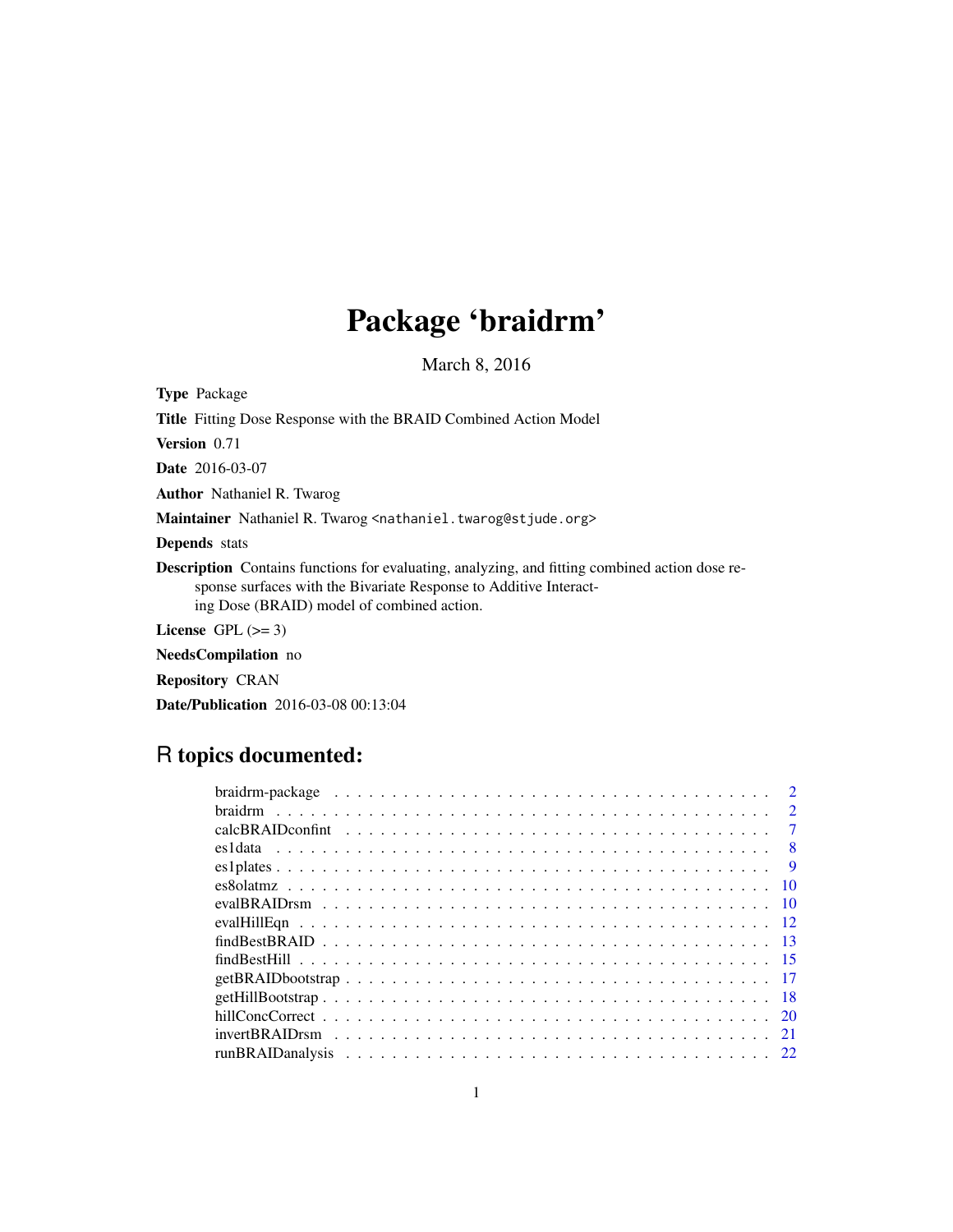#### <span id="page-1-0"></span>**Index** [25](#page-24-0)

#### Description

This package provides functions necessary for evaluating, analyzing, and fitting combined action dose response surfaces with the Bivariate Response to Additive Interacting Dose (BRAID) model of combined action.

## Details

| Package: | braidrm    |
|----------|------------|
| Type:    | Package    |
| Version: | 0.66       |
| Date:    | 2016-01-26 |
| License: | $GPL (=3)$ |

A mathematical description of the BRAID surface model can be found in [evalBRAIDrsm](#page-9-1). The heart of the package is the function [braidrm](#page-1-1), which takes a set of paired concentrations and measured responses and fits a particular instantiation of the BRAID model to the data. Bootstrapped confidence intervals on all fit parameters can be constructed by [braidrm](#page-1-1), or afterwards by the function [getBRAIDbootstrap](#page-16-1). Known BRAID surfaces can be evaluated or inverted using the calculating functions [evalBRAIDrsm](#page-9-1) and [invertBRAIDrsm](#page-20-1). As analysis of combined dose response is closely linked to single agent dose response, we have provided several simple functions for analyzing such relationships, such as [findBestHill](#page-14-1). Finally, we also provide the more complete analytic functions [findBestBRAID](#page-12-1) and [runBRAIDanalysis](#page-21-1), which perform a series of BRAID surface fits (and in the case of [runBRAIDanalysis](#page-21-1), single agent fits) to simplify the process of implementing a BRAID analysis pipeline.

#### Author(s)

Nathaniel R. Twarog <nathaniel.twarog@stjude.org>

<span id="page-1-1"></span>braidrm *BRAID Synergy Dose-Response Modeling*

#### Description

Calculates the best fit BRAID response surface given the concentrations of two drugs and the response of a measured target to the combination of those drugs.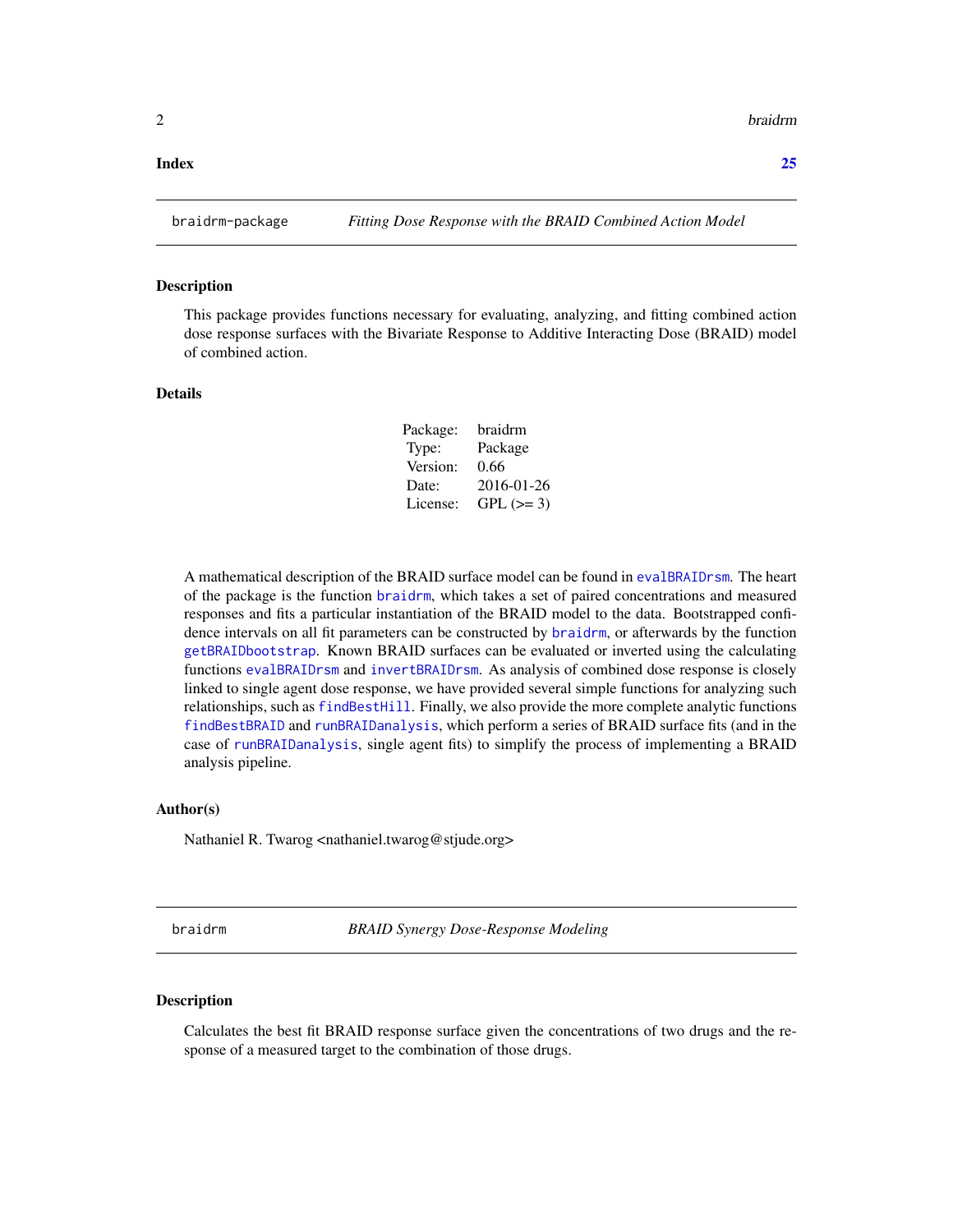#### braidrm 3

# Usage

```
## Default S3 method:
braidrm(model,data,getCIs=TRUE,fixed="kappa2",startparv=NULL,llims=NULL,ulims=NULL,...)
## S3 method for class 'formula'
braidrm(model,data,...)
## S3 method for class 'braidrm'
print(x, \ldots)## S3 method for class 'braidrm'
summary(object, ...)
```
#### Arguments

| model     | a two-column array containing concentrations of Drug 1 and Drug 2 in each<br>dose pair, or a symbolic formula (e.g. $act \sim conc1+conc2$ ) specifying which<br>variables are to be fit                                                                                                                                                                                  |
|-----------|---------------------------------------------------------------------------------------------------------------------------------------------------------------------------------------------------------------------------------------------------------------------------------------------------------------------------------------------------------------------------|
| data      | if model is an array, a vector of measurements of response to the concentrations<br>of Drug 1 and Drug 2; if model is a formula, a data frame containing the columns<br>specified in formula                                                                                                                                                                              |
| getCIs    | determines if confidence intervals will be calculated for all response surface<br>parameters being fit. Parameters are fit using a bootstrapping approach which<br>resamples residuals and refits the new data.                                                                                                                                                           |
| fixed     | parameter specifying which parameters of the full BRAID model will be fit. See<br>Details for a full description of this highly critical parameter                                                                                                                                                                                                                        |
| startparv | an optional parameter specifying starting parameter values for the optimization.<br>The relationship between startparv and fixed is rather subtle, and is discussed<br>below in the Details section.                                                                                                                                                                      |
| llims     | a vector of lower limits on parameters being fit. May have length 10, or length<br>equal to the number of free parameters being fit. Any parameters that do not<br>require a limit can have a value of NA. If NULL (the default), 11ims is calculated<br>from the starting values in startparv (or the values calculated for startparv<br>if startparv is not specified). |
| ulims     | a vector of upper limits on parameters being fit. Follows same behavior as<br>llims.                                                                                                                                                                                                                                                                                      |
| X         | the object of class "braidrm" to be printed                                                                                                                                                                                                                                                                                                                               |
| object    | the object of class "braidrm" to be summarized                                                                                                                                                                                                                                                                                                                            |
| .         | Not used                                                                                                                                                                                                                                                                                                                                                                  |
|           |                                                                                                                                                                                                                                                                                                                                                                           |

#### Details

This function is designed to give as much control as is reasonably possible over which parameters are optimized and how the optimization behaves. However, implementing this much control can be quite complicated, and despite our efforts to make the function intuitive and transparent, the interface is still quite unwieldy. A great deal can be accomplished with the function simply using the model nicknames "kappa1" and "kappa2" (which constrain the two maximal effects to be equal or allow them to vary independently, respectively); if these are sufficient for you, feel free to ignore the remainder of this section.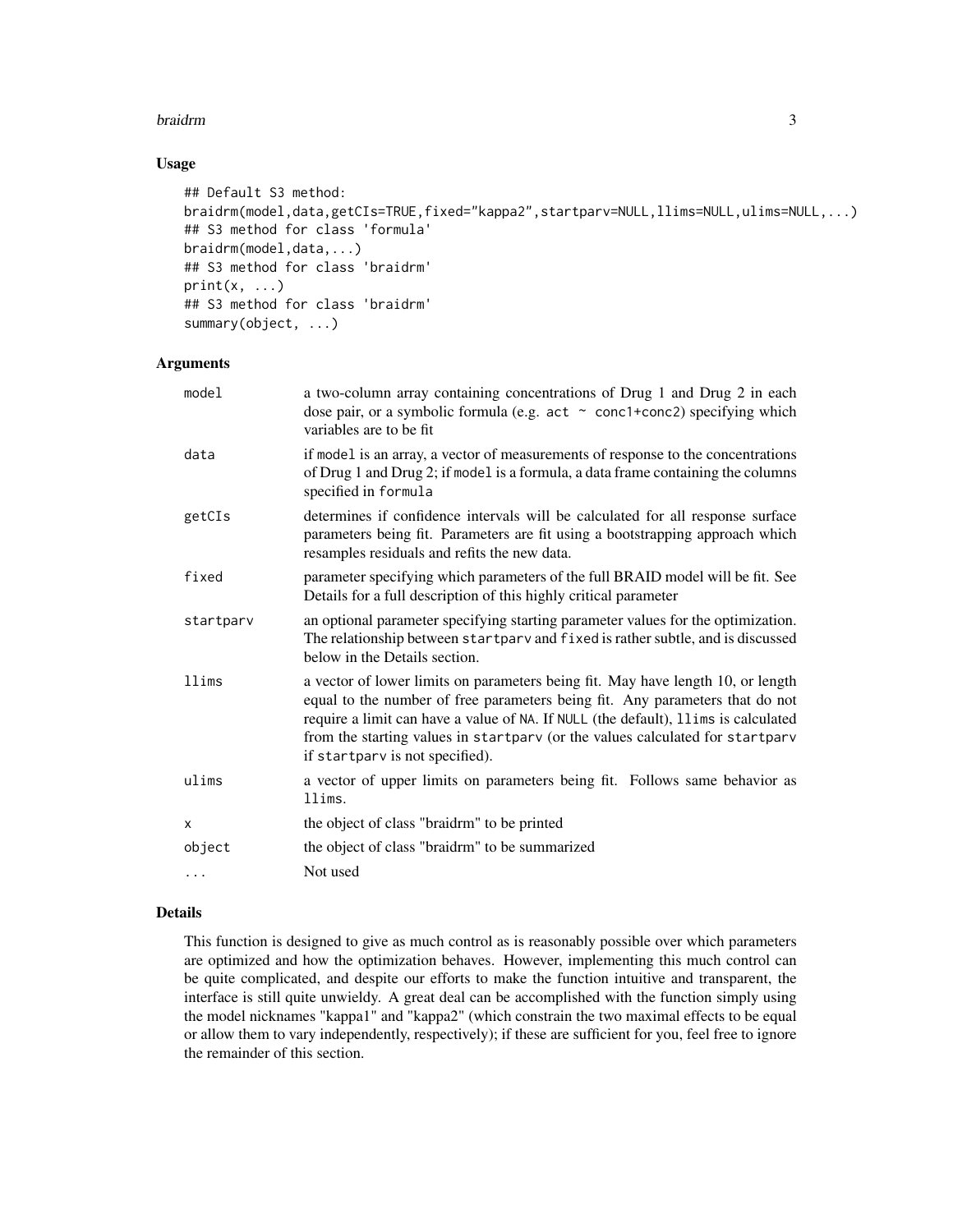The parameter fixed is used to control which parameters are fit by the optimization, and in the case of the three maximal effect parameters, how the parameters are constrained with respect to one another. fixed may be specified in one of three forms: a raw vector, an index vector, or a model nickname. There are seven model nicknames; using them is equivalent to using the corresponding index vector as specified in the following table:

| kappa1             | 1,2,3,4,6,7,10       |
|--------------------|----------------------|
| kappa2 (default)   | 1,2,3,4,6,7,8,9      |
| kappa3             | 1,2,3,4,6,7,8,9,10   |
| delta1             | 1,2,3,4,5,7,10       |
| delta <sub>2</sub> | 1.2.3.4.5.7.8.9      |
| delta3             | 1,2,3,4,5,7,8,9,10   |
| ebraid             | 1,2,3,4,5,6,7,8,9,10 |
|                    |                      |

An index vector specifies which parameters vary in the optimization by listing their indices in the full ten parameter vector; a raw vector specifies which parameters vary by setting the corresponding values equal to NA. The remaining values in a raw vector specify the values at which the fixed parameters are fixed, unless these values are overridden by startparv

startparv specifies the starting values for the optimization; one can input a vector in startparv that specifies only the values of varying parameters, but the remaining values must be specified in a raw vector in fixed. If a full-length ten-element vector is provided for starparv, the values of fixed parameters are taken from that vector, regardless of the type of input in fixed.

For parameters one through seven, the presence or absence of each parameter in the optimization is quite simple: either the parameter is fixed at the specified (or calculated) value, or it varies between the specified (or calculated) optimization limits. Parameters eight through ten, however, which specify the maximal effect parameters, are more complicated. The complication is introduced by the fact that the parameters can be fixed *or* constrained to be equal to one another, which introduce the same number of degrees of freedom, but very different optimization behaviors. How the different possibilities for fixed and startparv influence the optimization behavior (for as many possibilities as we could think of) is described by the following table. In the table  $W, X, Y$ , and Z represent arbitrary but distinct valid values while ~ represents any valid (non-NA) value; in addition, all startparv vectors are assumed to be complete ten-element vectors (incomplete vectors will simply be extended with the corresponding values in fixed).

| fixed                           | startparv               | <b>Behavior</b>                                                   |
|---------------------------------|-------------------------|-------------------------------------------------------------------|
| Index: $( \ldots, 8, 9, 10)$ or | Any                     | All three maximal effect parameters vary independently,           |
| Raw: $( \ldots, NA, NA, NA)$    |                         | with $E_f$ constrained to be a larger effect than $E_{f,A}$ and   |
|                                 |                         | $E_{f,B}$ .                                                       |
| Index: $( \ldots, 8, 9)$ or     | <b>NULL</b>             | $E_{f,A}$ and $E_{f,B}$ vary independently and $E_f$ is           |
| Raw: $($ , NA, NA, ~ $)$        |                         | constrained to vary with the larger effect of $E_{f,A}$ and       |
|                                 |                         | $E_{f,B}.$                                                        |
| Index: $( \ldots, 8, 9)$ or     | $(\ldots, X, X, X)$ or  | $E_{f,A}$ and $E_{f,B}$ vary independently and $E_f$ is           |
| Raw: $($ , NA, NA, ~ $)$        | $(\ldots, X, Y, X)$ or  | constrained to vary with the larger effect of $E_{f,A}$ and       |
|                                 | $( \ldots, Y, X, X)$    | $E_{f,B}.$                                                        |
| Index: $( \ldots, 8, 9)$ or     | $( \ldots, X, X, Y)$ or | $E_f$ is fixed at the value Y, while $E_{f,A}$ and $E_{f,B}$ vary |
| Raw: $($ , NA, NA, ~ $)$        | $(\ldots, X, Z, Y)$     | independently and are constrained to be smaller effects           |
|                                 |                         | than $Y$ .                                                        |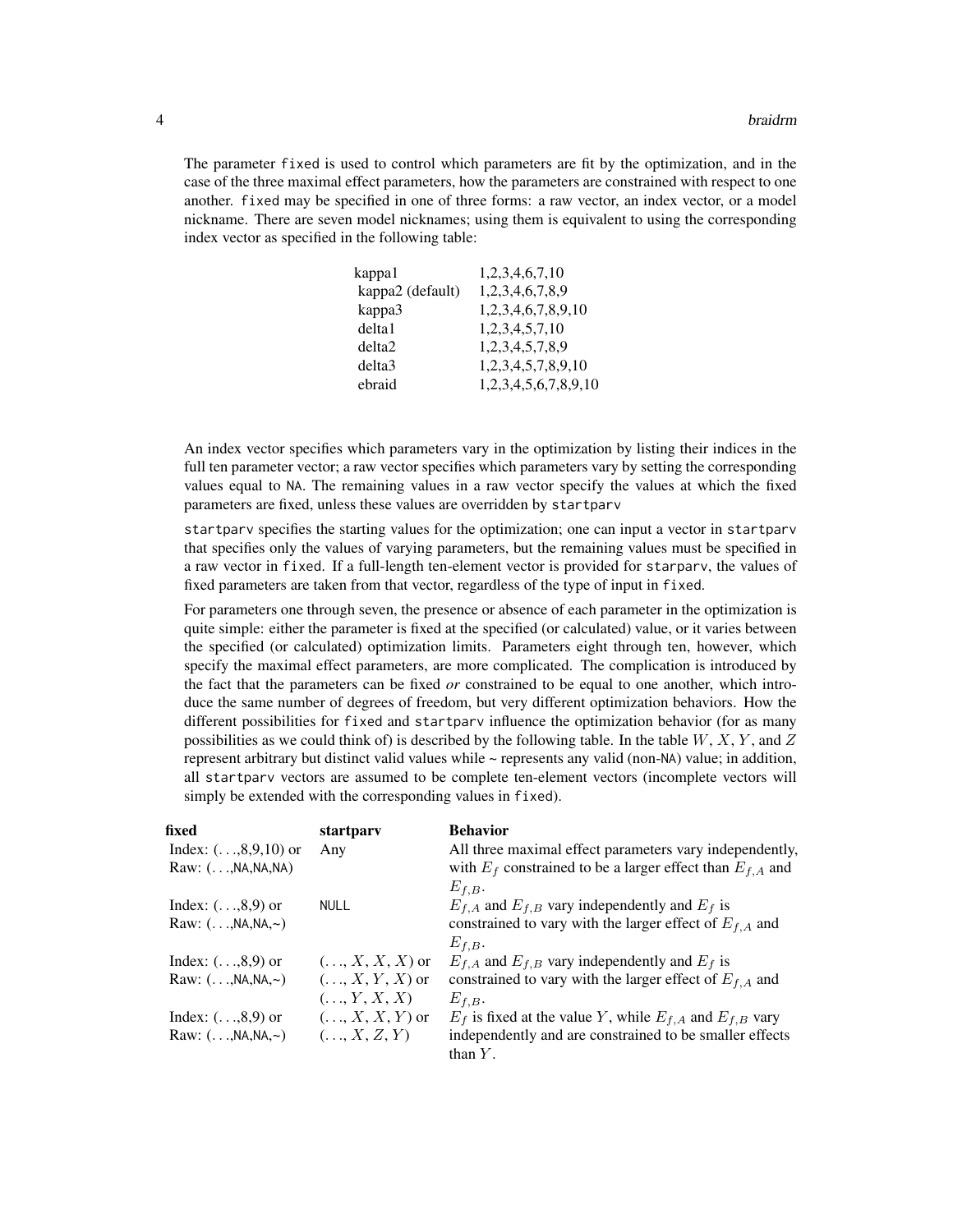#### braidrm 5

| Index: $( \ldots, 10)$ or                | <b>NULL</b>             | All maximal parameters are constrained to vary as a                 |
|------------------------------------------|-------------------------|---------------------------------------------------------------------|
| Raw: $(\ldots, X, X, N_A)$               |                         | single parameter.                                                   |
| Raw: $(\ldots, X, Y, NA)$                | <b>NULL</b>             | If X is larger than Y, $E_f$ and $E_{f,A}$ are constrained to       |
|                                          |                         | vary as a single parameter above Y, and $E_{f,B}$ is fixed          |
|                                          |                         | at $Y$ . Otherwise, the roles of A and B are reversed.              |
| Index: $( \ldots, 10)$ or                | $(\ldots, X, X, X)$     | All maximal parameters are constrained to vary as a                 |
| Raw: $( \ldots, \sim, \sim, NA)$         |                         | single parameter.                                                   |
| Index: $( \ldots, 10)$ or                | $(\ldots, X, Y, X)$     | $E_f$ and $E_{f,A}$ are constrained to vary as a single             |
| Raw: $(\ldots, \sim, \sim, \mathsf{NA})$ |                         | parameter above Y, and $E_{f,B}$ is fixed at Y.                     |
| Index: $( \ldots, 10)$ or                | (, Y, X, X)             | $E_f$ and $E_{f,B}$ are constrained to vary as a single             |
| Raw: $(\ldots, \sim, \sim, \mathsf{NA})$ |                         | parameter above Y, and $E_{f,A}$ is fixed at Y.                     |
| Index: $( \ldots, 10)$ or                | (, X, Y, Z)             | $E_f$ is constrained to vary above the larger effect of X           |
| Raw: $(\ldots, \sim, \sim, NA)$          |                         | and Y, $E_{f,A}$ is fixed at X, and $E_{f,B}$ is fixed at Y.        |
| Index: $( \ldots, 8, 10)$ or             | NULL or                 | $E_{f,A}$ varies freely, and $E_{f,B}$ and $E_f$ are constrained to |
| Raw: $( \ldots, NA, \sim, NA)$           | $(\ldots, \sim, X, X)$  | vary as a single parameter with a larger effect than $E_{f,A}$ .    |
| Index: $( \ldots, 8, 10)$ or             | $(, \sim, X, Y)$        | $E_{f,A}$ varies freely, $E_{f,B}$ is fixed at X and $E_f$ varies   |
| Raw: $( \ldots, NA, \sim, NA)$           |                         | freely constrained to be a larger effect than $E_{f,A}$ and         |
|                                          |                         | $E_{f,B}.$                                                          |
| Index: $(,9,10)$ or                      | NULL or                 | $E_{f,B}$ varies freely, and $E_{f,A}$ and $E_f$ are constrained to |
| Raw: (,~, NA, NA)                        | $(, X, \sim, X)$        | vary as a single parameter with a larger effect than $E_{f,B}$ .    |
| Index: $( \ldots, 9, 10)$ or             | $(, X, \sim, Y)$        | $E_{f,B}$ varies freely, $E_{f,A}$ is fixed at X and $E_f$ varies   |
| Raw: (,~, NA, NA)                        |                         | freely constrained to be a larger effect than $E_{f,A}$ and         |
|                                          |                         | $E_{f,B}.$                                                          |
|                                          | <b>NULL</b>             |                                                                     |
| Index: $( \ldots, 8)$ or                 |                         | $E_{f,A}$ varies freely, $E_{f,B}$ is fixed at X (or calculated     |
| Raw: $(\ldots, NA, X, X)$                |                         | starting value), and $E_f$ is constrained to vary with              |
|                                          |                         | the larger effect of $E_{f,A}$ and $E_{f,B}$ .                      |
| Raw: $(\ldots, NA, X, Y)$                | <b>NULL</b>             | $E_{f,B}$ is fixed at X, $E_f$ is fixed at Y, and $E_{f,A}$ varies  |
|                                          |                         | freely constrained to be a smaller effect than Y.                   |
| Index: $( \ldots, 8)$ or                 | $(\ldots, X, X, X)$ or  | $E_{f,A}$ varies freely, $E_{f,B}$ is fixed at X, and $E_f$ is      |
| Raw: $( \ldots, NA, \sim, \sim )$        | $(\ldots, Y, X, X)$ or  | constrained to vary with the larger effect of $E_{f,A}$             |
|                                          | $(\ldots, Y, X, Y)$     | and $E_{f,B}$ .                                                     |
| Index: $( \ldots, 8)$ or                 | $(\ldots, X, X, Y)$ or  | $E_{f,B}$ is fixed at X, $E_f$ is fixed at Y, and $E_{f,A}$ varies  |
| Raw: $( \ldots, NA, \sim, \sim )$        | $(\ldots, Z, X, Y)$     | freely constrained to be a smaller effect than Y.                   |
| Index: $( \ldots, 9)$ or                 | <b>NULL</b>             | $E_{f,B}$ varies freely, $E_{f,A}$ is fixed at X (or calculated     |
| Raw: $(\ldots, X, NA, X)$                |                         | starting value), and $E_f$ is constrained to vary with              |
|                                          |                         | the larger effect of $E_{f,A}$ and $E_{f,B}$ .                      |
| Raw: $(\ldots, X, NA, Y)$                | <b>NULL</b>             | $E_{f,A}$ is fixed at X, $E_f$ is fixed at Y, and $E_{f,B}$ varies  |
|                                          |                         | freely constrained to be a smaller effect than Y.                   |
| Index: $( \ldots, 9)$ or                 | $(, X, X, X)$ or        | $E_{f,B}$ varies freely, $E_{f,A}$ is fixed at X, and $E_f$ is      |
| Raw: $( \ldots, \sim, NA, \sim )$        | $( \ldots, X, Y, X)$ or | constrained to vary with the larger effect of $E_{f,A}$             |
|                                          | $(\ldots, X, Y, Y)$     | and $E_{f,B}$ .                                                     |
| Index: $( \ldots, 9)$ or                 | $( \ldots, X, X, Y)$ or | $E_{f,A}$ is fixed at X, $E_f$ is fixed at Y, and $E_{f,B}$ varies  |
| Raw: $( \ldots, \sim, NA, \sim )$        | $(\ldots, X, Z, Y)$     | freely constrained to be a smaller effect than Y.                   |
| Index: $(\ldots)$ or                     | Any                     | All three values are fixed, and do not vary.                        |
| Raw: $( \ldots, \sim, \sim, \sim)$       |                         |                                                                     |

# Value

An object of class 'braidrm', including the elements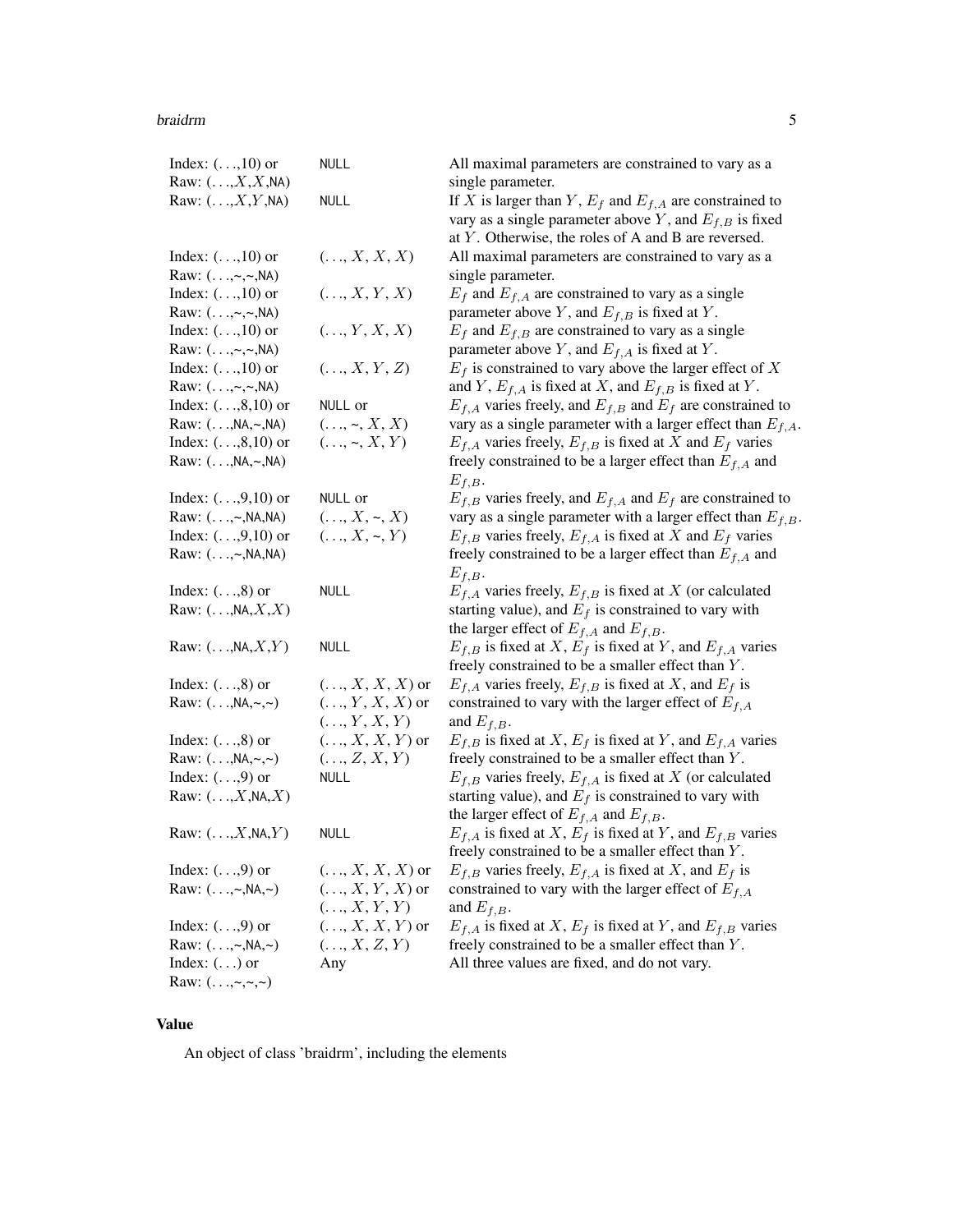<span id="page-5-0"></span>

| conc1         | Concentrations of drug 1 used in the fit                                                                                                                        |
|---------------|-----------------------------------------------------------------------------------------------------------------------------------------------------------------|
| conc2         | Concentrations of drug 2 used in the fit                                                                                                                        |
| act           | Reponse to drugs 1 and 2 used in the fit                                                                                                                        |
| fitted.values | Value of best-fit response surface at concentrations of drugs 1 and 2 used in the<br>fit                                                                        |
| residuals     | Difference between actual measurements and fitted values                                                                                                        |
| ostart        | The full 10-parameter starting parameter vector used in the optimization                                                                                        |
| fixed         | Vector describing which parameters were fit                                                                                                                     |
| mlims         | Array containing upper and lower parameter bounds used in the optimization                                                                                      |
| coefficients  | Estimates of fitted parameters                                                                                                                                  |
| fullpar       | Full parameter vector including best-fit parameters                                                                                                             |
| convergence   | From optim, indicates if optimization successfully converged                                                                                                    |
| message       | From optim, describes results of non-linear optimization                                                                                                        |
| call          | Function call                                                                                                                                                   |
|               | If getCIs is TRUE, then the following elements are also included                                                                                                |
| ciPass        | TRUE if a sufficient proportion of bootstrapping trials successfully converged,<br>FALSE otherwise                                                              |
| ciLevs        | Two-element vector specifying the lower and upper percentiles of the desired<br>confidence interval. Defaults to 0.025 and 0.975 for a 95% confidence interval. |
| ciVec         | Assuming 'ciPass' is true, a vector containing the lower and upper bounds on<br>the confidence intervals of all free parameters                                 |
| bCoefs        | A matrix containing the best-fit parameter values from all bootstrapping trials.<br>Useful for calculating confidence intervals on other values, such as EC99   |
|               |                                                                                                                                                                 |

# Author(s)

Nathaniel R. Twarog

# See Also

[getBRAIDbootstrap](#page-16-1), [calcBRAIDconfint](#page-6-1), [evalBRAIDrsm](#page-9-1)

# Examples

```
data(es8olatmz)
summary(braidrm(act~conc1+conc2,es8olatmz,getCIs=FALSE))
## Not run:
summary(braidrm(cbind(es8olatmz$conc1,es8olatmz$conc2),es8olatmz$act))
summary(braidrm(act~conc1+conc2,es8olatmz,fixed="delta2"))
summary(braidrm(act~conc1+conc2,es8olatmz,fixed=c(1,2,3,4,6,8,9)))
summary(braidrm(act~conc1+conc2,es8olatmz,llims=c(NA,NA,NA,NA,NA,NA,NA,-4,-4,-4)))
```
## End(Not run)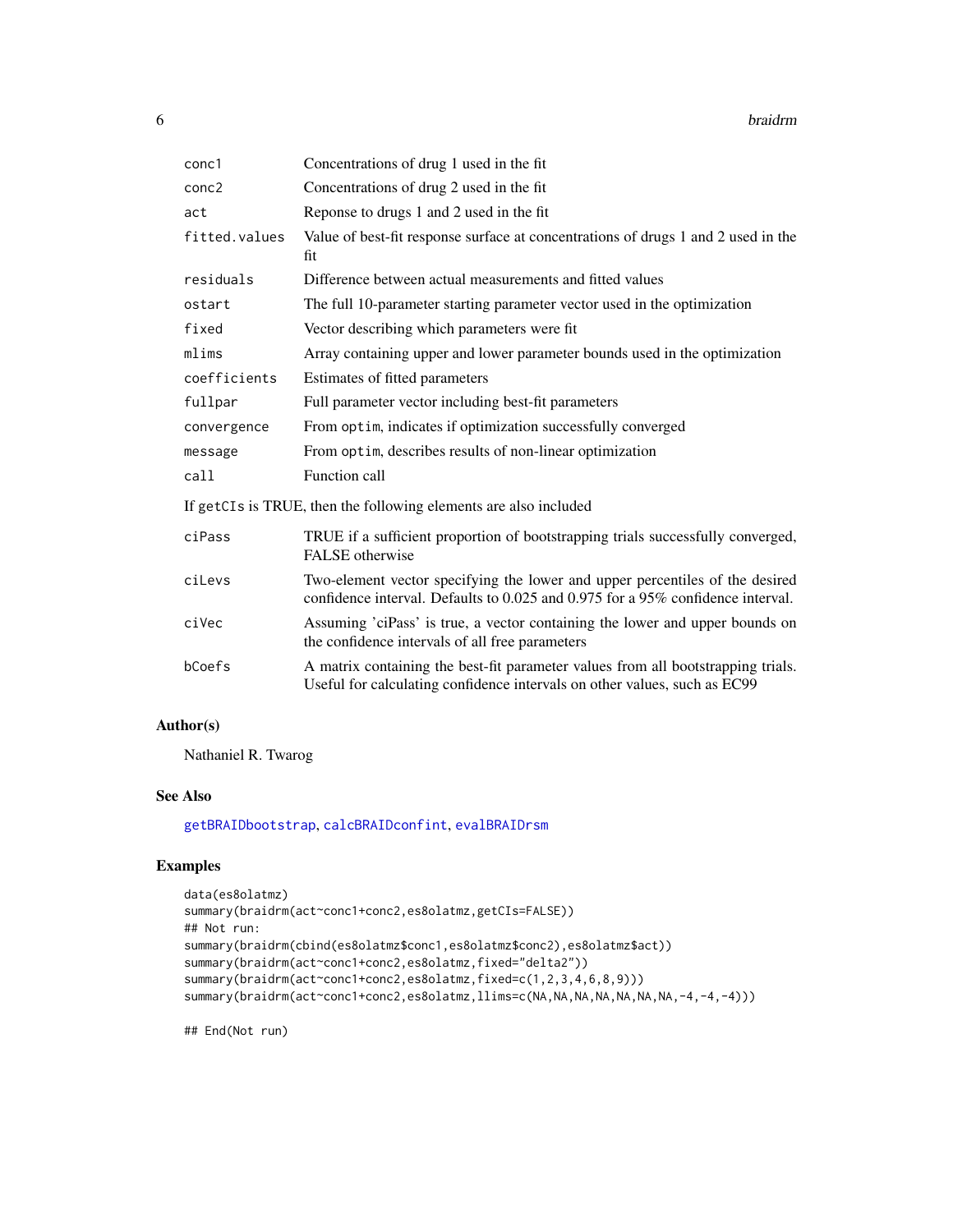<span id="page-6-1"></span><span id="page-6-0"></span>calcBRAIDconfint *Calculate General BRAID Confidence Intervals*

#### **Description**

Produces confidence intervals for any general calculable property of a BRAID surface, based on a given BRAID surface fit (with bootstrapped coefficients).

#### Usage

calcBRAIDconfint(bfit, parfunc, civals = NULL)

#### **Arguments**

| bfit    | A BRAID surface fit of class braid rm, with bootstrapped coefficients                                                                                                                                                                                                                                                        |
|---------|------------------------------------------------------------------------------------------------------------------------------------------------------------------------------------------------------------------------------------------------------------------------------------------------------------------------------|
| parfunc | A function to calculate a property of a response surface, parfunc must take a<br>ten-element BRAID parameter vector as input, and return a single numeric value<br>or a numeric vector of a fixed length as output.                                                                                                          |
| civals  | Values specifying the lower and upper bound of the confidence interval(s) to be<br>calculated. If NULL (the default), the values of the cilevs property of bfit will<br>be used. NOTE: using a wider percentile here than was used to estimate the<br>bootstrapped coefficients can lead to an unstable confidence interval. |

#### Value

If parfunc produces a single value as output, a vector of three values: the second value is the estimate of the best BRAID surface fit, while the first and third values represent the lower and upper bounds of the calculated confidence interval. If parfunc produces a vector as output, an array of width three: the second column is the estimate of the best BRAID surface fit, while the first and third columns represent the lower and upper bounds of the calculated confidence intervals.

#### Author(s)

Nathaniel R. Twarog

#### See Also

[braidrm](#page-1-1),[getBRAIDbootstrap](#page-16-1)

#### Examples

```
data(es8olatmz)
```

```
brd <- braidrm(act~conc1+conc2,es8olatmz,fixed=c(NA,NA,NA,NA,1,NA,NA,-4,-4,-4))
potci <- calcBRAIDconfint(brd,function(parv) invertBRAIDrsm(-1,DA=10^-7,parv=parv))
## Not run:
pconc <- exp(seq(log(10^-6),log(10^-3),length=100))
effci <- calcBRAIDconfint(brd, function(parv) evalBRAIDrsm(10^-7, pconc, parv))
```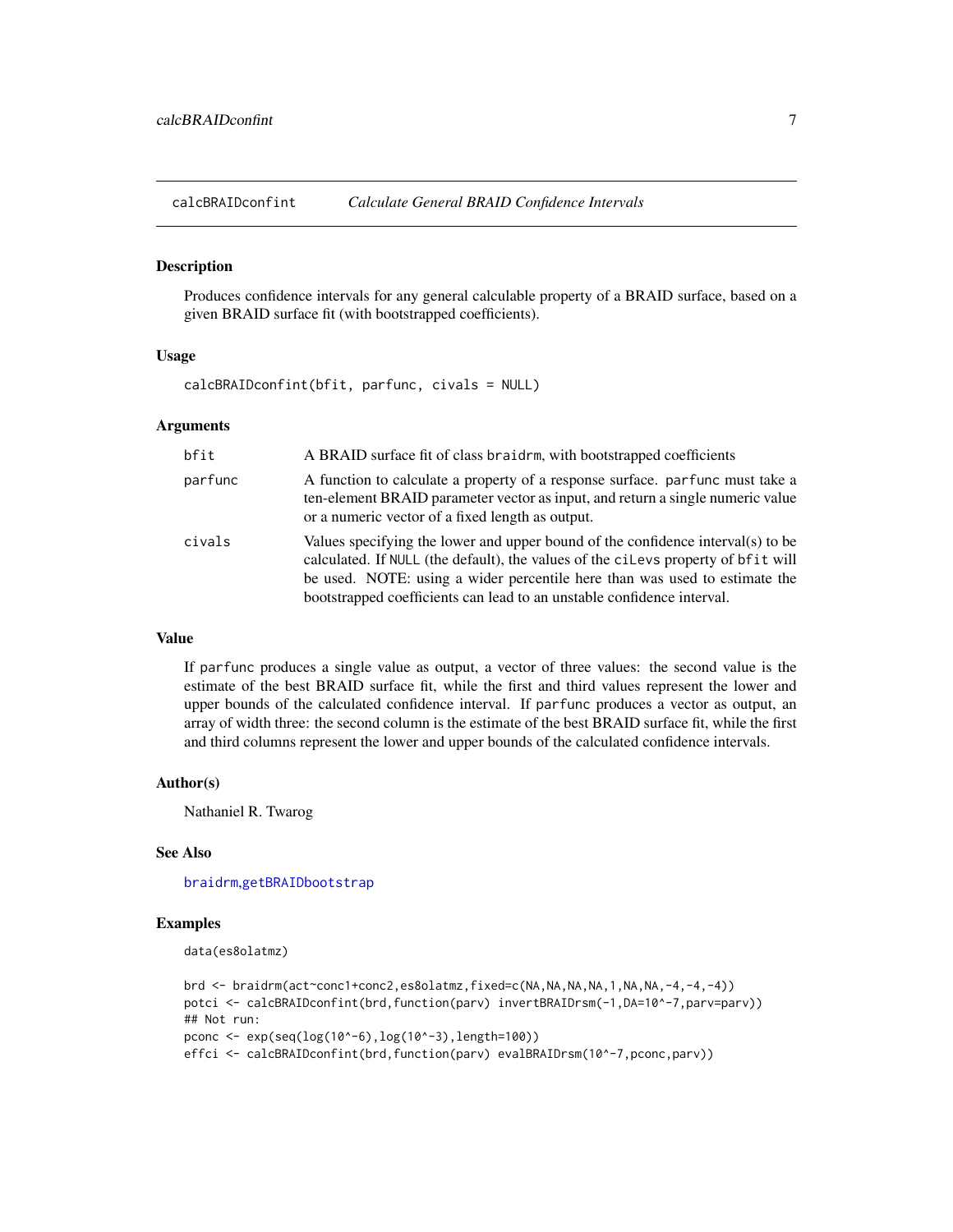<span id="page-7-0"></span>8 estada estado en el control de la control de la control de la control de la control de la control de la control de la control de la control de la control de la control de la control de la control de la control de la cont

## End(Not run)

#### es1data *Results from Ewings-Sarcoma Experiments*

#### Description

These data frames contain the results of a series of cytotoxicity experiments on cell-lines from the pediatric cancer Ewings' sarcoma. Data frames describe results from several different experiments or sets of experiments:

- es1data Experiment combining three PARP inhibitors with standard-of-care DNA damaging agents in the ES1 cell line.
- es1extdata Follow up experiments combining BMN 673 and SN-38 with several additional mechanistic classes in the ES1 cell line.
- es8data Experiment combining three PARP inhibitors with standard-of-care DNA damaging agents in the ES8 cell line.
- es8extdata Follow up experiments combining BMN 673 and SN-38 with several additional mechanistic classes in the ES8 cell line.
- ew8data Experiment combining three PARP inhibitors with standard-of-care DNA damaging agents in the EW8 cell line.

#### Usage

data(ewings)

# Format

Data frames containing the following columns:

plate The number of the plate this measurement was taken from

well The name of the well (e.g. "A01") this measurement was taken from

- compound2 The compound drugged in decreasing concentration down this plate (DMSO if none)
- conc1 The concentration (in molar) of the first compound in this well
- conc2 The concentration (in molar) of the second compound in this well
- act The base-10 logarithm of CellTiter-Glo intensity in this well normalized to intensity in negative control wells on the same plate
- date The date on which the experiment using this plate was run

compound1 The compound drugged in decreasing concentration across this plate (DMSO if none)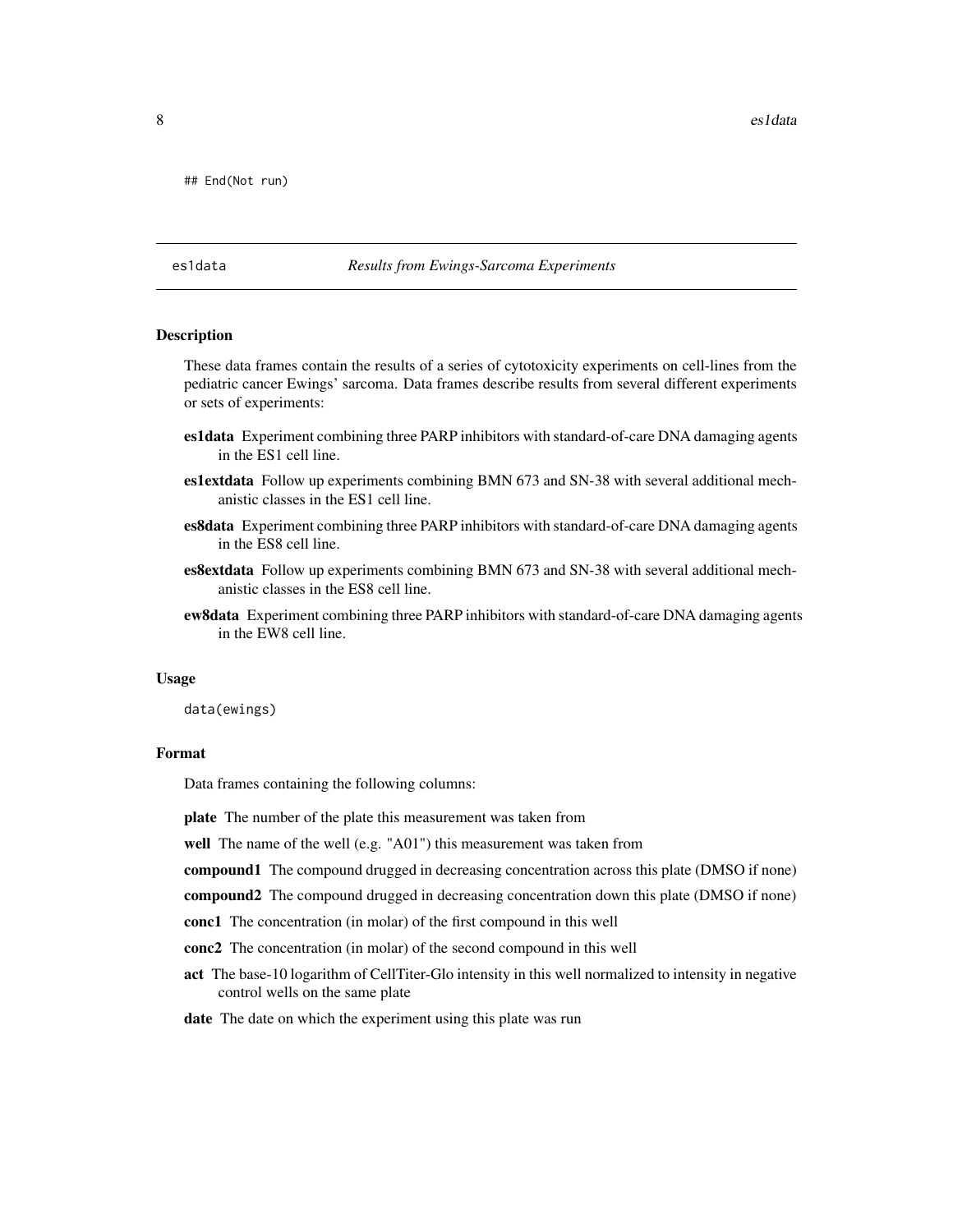<span id="page-8-0"></span>

#### Description

These data frames describe the compounds used in each of plates tested in a series of cytotoxicity experiments on cell-lines from the pediatric cancer Ewings' sarcoma. Data frames describe plates from several different experiments or sets of experiments:

- es1plates Experiment combining three PARP inhibitors with standard-of-care DNA damaging agents in the ES1 cell line.
- es1extplates Follow up experiments combining BMN 673 and SN-38 with several additional mechanistic classes in the ES1 cell line.
- es8plates Experiment combining three PARP inhibitors with standard-of-care DNA damaging agents in the ES8 cell line.
- es8extplates Follow up experiments combining BMN 673 and SN-38 with several additional mechanistic classes in the ES8 cell line.
- ew8plates Experiment combining three PARP inhibitors with standard-of-care DNA damaging agents in the EW8 cell line.

#### Usage

data(ewings)

#### Format

Data frames containing the following columns:

plate The number of a plate run in a particular experiment

compound1 The compound drugged in decreasing concentration across the plate (DMSO if none)

- compound2 The compound drugged in decreasing concentration down the plate (DMSO if none)
- posmean The average base-10 logarithm of CellTiter-Glo intensity in positive control wells on the plate, normalized to intensity in negative control wells on the same plate
- date The date on which the experiment using that plate was run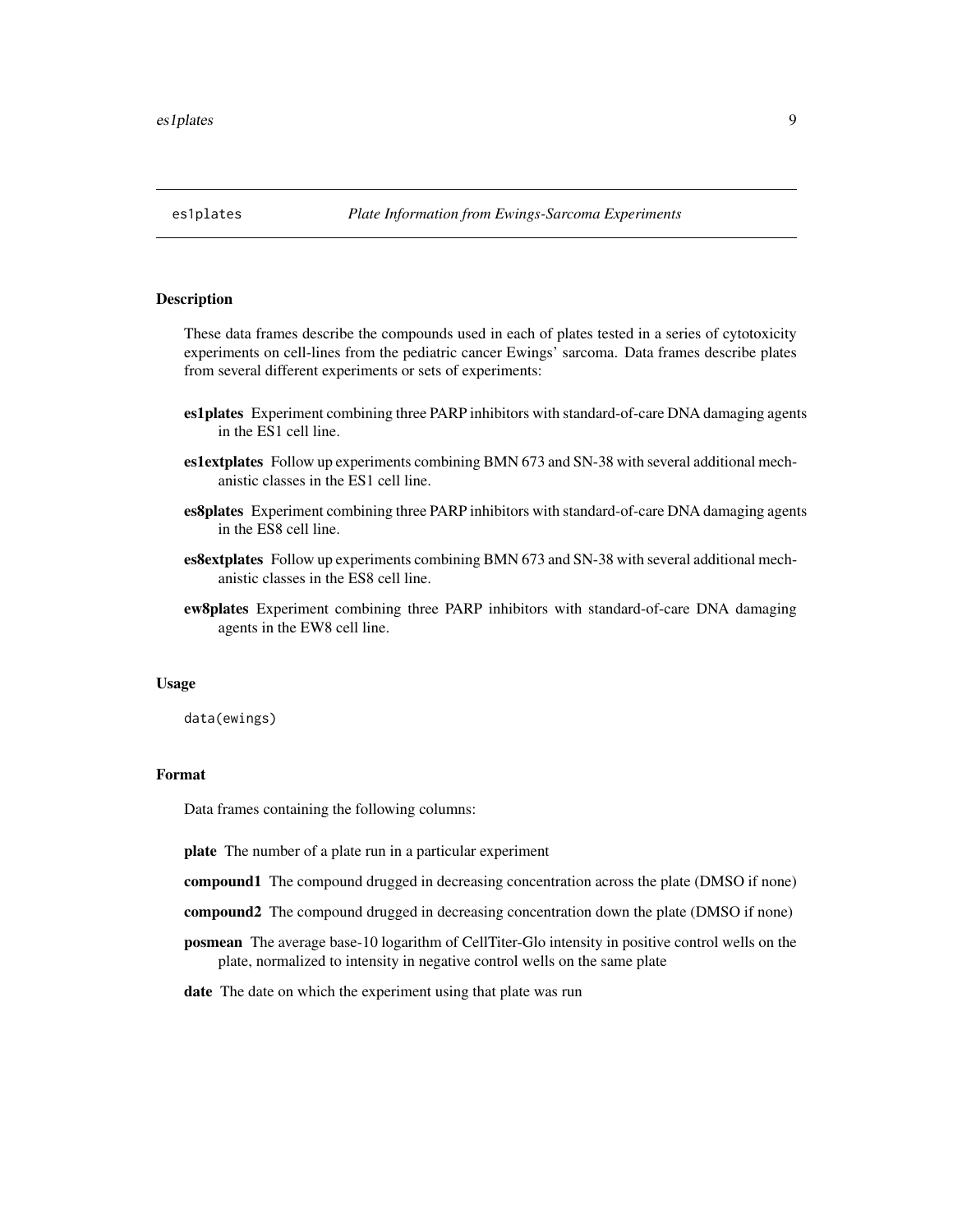#### <span id="page-9-0"></span>Description

This data frames contain the results of a single combination of the PARP inhibitor olaparib and the DNA-damaging agent temozolomide in a cytotoxicity experiment on the Ewings' sarcoma cell line ES8 run on April 4, 2014.

#### Usage

data(es8olatmz)

#### Format

A data frame containing the following columns:

plate The number of the plate this measurement was taken from

well The name of the well (e.g. "A01") this measurement was taken from

compound1 The compound drugged in decreasing concentration across this plate (DMSO if none)

compound2 The compound drugged in decreasing concentration down this plate (DMSO if none)

conc1 The concentration (in molar) of the first compound in this well

conc2 The concentration (in molar) of the second compound in this well

act The base-10 logarithm of CellTiter-Glo intensity in this well normalized to intensity in negative control wells on the same plate

date The date on which the experiment using this plate was run

<span id="page-9-1"></span>evalBRAIDrsm *Calculate BRAID Surface Values*

#### Description

Calculates the value of the Bivariate Response to Additive Interacting Doses (BRAID) surface model for the given concentration pairs.

#### Usage

evalBRAIDrsm(DA, DB, parv)

| DA   | vector of concentrations of drug A                                                                    |
|------|-------------------------------------------------------------------------------------------------------|
| DB   | vector of concentrations of drug B                                                                    |
| parv | ten-element vector specifying the full set of parameters for the BRAID surface<br>(see Details below) |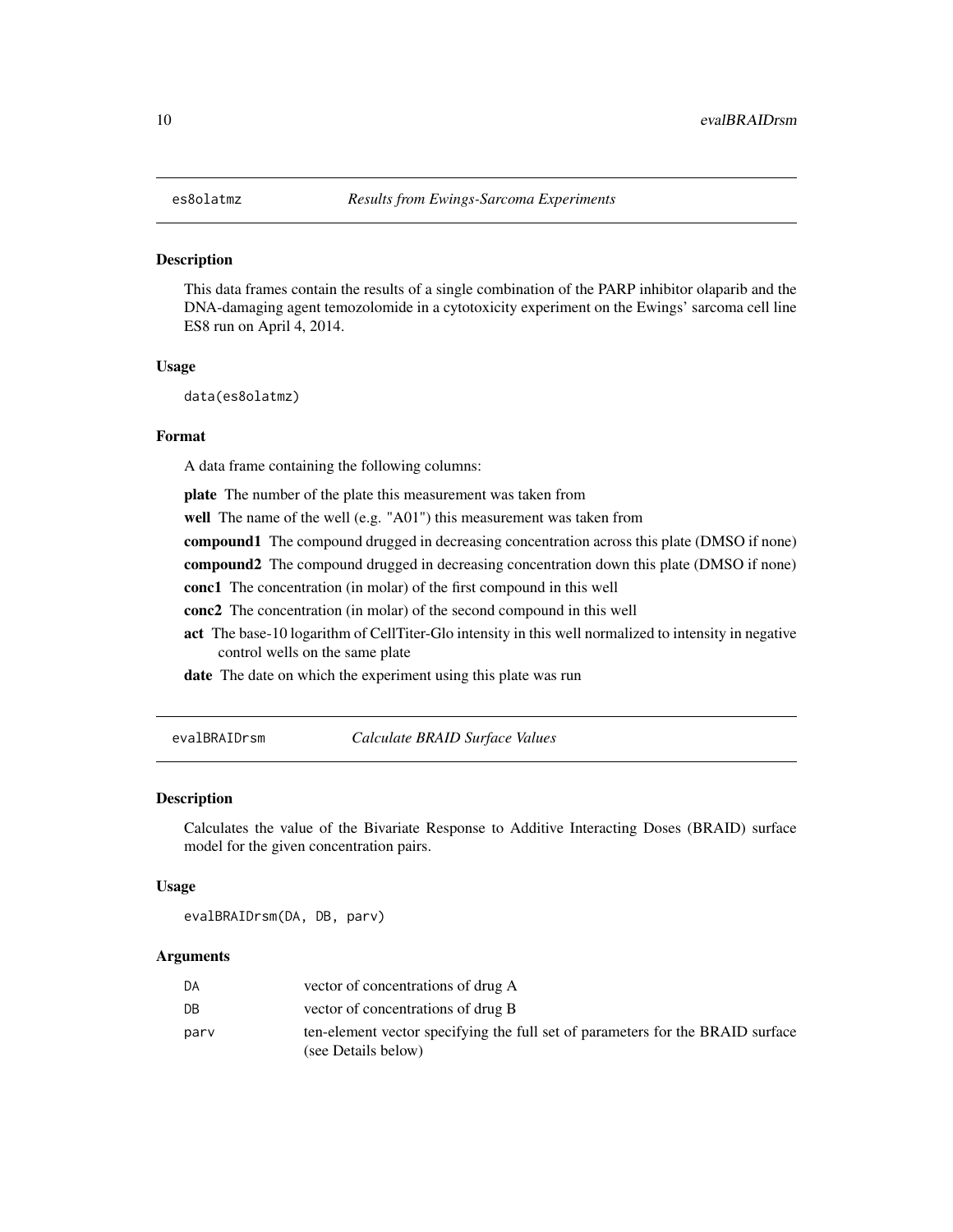#### <span id="page-10-0"></span>evalBRAIDrsm 11

#### Details

The full ten-parameter BRAID model, which we refer to as the *extended BRAID* or *eBRAID* model is defined as:

$$
E(D_A, D_B) = E_0 + \frac{E_f - E_0}{1 + \tilde{D}_{AB}^{-\delta \sqrt{n_a n_b}}}
$$

$$
\tilde{D}_{AB} = \tilde{D}_A^{\frac{1}{\delta \sqrt{n_a n_b}}} + \tilde{D}_B^{\frac{1}{\delta \sqrt{n_a n_b}}} + \kappa \sqrt{\tilde{D}_A^{\frac{1}{\delta \sqrt{n_a n_b}}} \tilde{D}_B^{\frac{1}{\delta \sqrt{n_a n_b}}}}
$$

$$
\tilde{D}_A = \frac{\left(\frac{E_{f,A} - E_0}{E_f - E_0}\right) \left(\frac{D_A}{ID_{M,A}}\right)^{n_a}}{1 + \left(1 - \frac{E_{f,A} - E_0}{E_f - E_0}\right) \left(\frac{D_A}{ID_{M,B}}\right)^{n_a}}
$$

$$
\tilde{D}_B = \frac{\left(\frac{E_{f,B} - E_0}{E_f - E_0}\right) \left(\frac{D_B}{ID_{M,B}}\right)^{n_b}}{1 + \left(1 - \frac{E_{f,B} - E_0}{E_f - E_0}\right) \left(\frac{D_B}{ID_{M,B}}\right)^{n_b}}
$$

The parameters of this equation must satisfy  $n_a > 0$ ,  $n_b > 0$ ,  $\delta > 0$ ,  $\kappa > -2$ ,  $sign(E_f - E_0) =$  $sign(E_{f,A} - E_0) = sign(E_{f,B} - E_0), |E_f - E_0| \geq |E_{f,A} - E_0|,$  and  $|E_f - E_0| \geq |E_{f,B} - E_0|$ . With this definition, the ten-element parameter vector is  $[ID_{M,A}, ID_{M,B}, n_a, n_b, \delta, \kappa, E_0, E_{f,A},$  $E_{f,B}, E_f$ ]. The simpler standard BRAID model, as described in Twarog *et al.* is obtained by setting  $\delta$  equal to 1 and setting  $E_f$  such that  $|E_f - E_0|$  is equal to the maximum of  $|E_{f,A} - E_0|$  and  $|E_{f,B} - E_0|$ . Assuming that this sets  $E_f$  equal to  $E_{f,A}$ , this causes the equation for  $\tilde{D}_A$  to simplify to

$$
\tilde{D}_A = \left(\frac{D_A}{ID_{M,A}}\right)^{n_a}
$$

#### Value

A vector of response values corresponding to the pairs of concentrations in DA and DB

#### Author(s)

Nathaniel R. Twarog

#### See Also

[braidrm](#page-1-1), [invertBRAIDrsm](#page-20-1)

#### Examples

```
conc1 <- rep(seq(0,3*10^-6,length=50),each=50)
conc2 <- rep(seq(0,3*10^-6,length=50),times=50)
# Additive surface
act <- evalBRAIDrsm(conc1,conc2,parv=c(10^-6,10^-6,1.5,1.5,1,0,0,100,100,100))
# A BRAID additive surface is not a Loewe additive surface
act <- evalBRAIDrsm(conc1,conc2,parv=c(10^-6,10^-6,1,3,1,0,0,100,100,100))
# BRAID antagonism
act <- evalBRAIDrsm(conc1,conc2,parv=c(10^-6,10^-6,1.5,1.5,1,-1,0,100,100,100))
# delta-BRAID synergy
```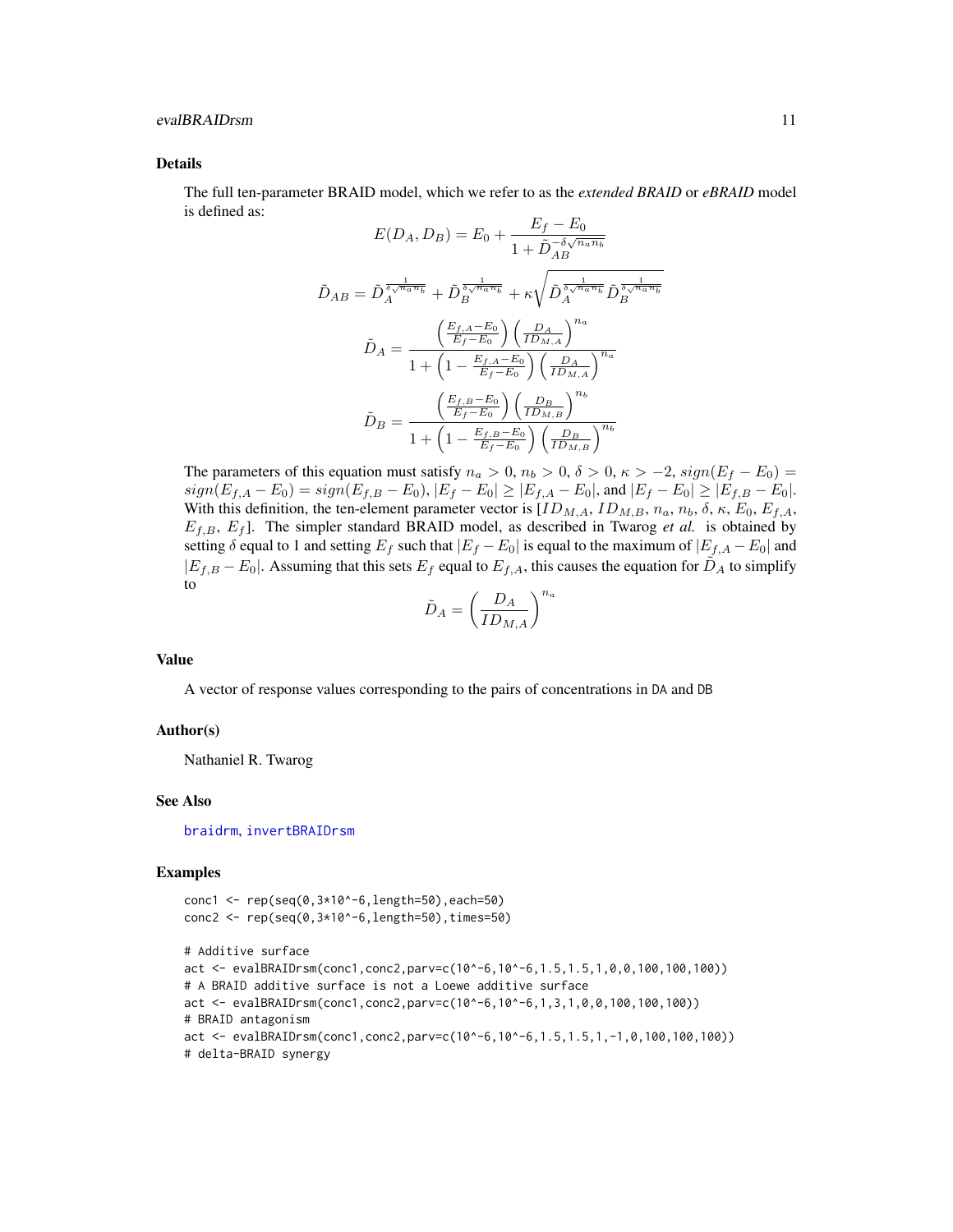```
act <- evalBRAIDrsm(conc1,conc2,parv=c(10^-6,10^-6,1.5,1.5,1.75,0,0,100,100,100))
# Differing final effects
act <- evalBRAIDrsm(conc1,conc2,parv=c(10^-6,10^-6,1.5,1.5,1,0,0,75,100,100))
```
<span id="page-11-1"></span>evalHillEqn *Calculate and Invert Hill Equation*

#### Description

Calculates the response of a four-parameter Hill (or log-logistic) dose-response model, or determines the concentrations which yield the given response.

#### Usage

```
evalHillEqn(conc, parv)
invertHillEqn(val, parv)
```
#### Arguments

| conc | a vector of concentrations to be passed as input into the model                    |
|------|------------------------------------------------------------------------------------|
| parv | a four-element vector specifying the full parameter set of a particular Hill model |
| val  | a vector of responses to be inverted in a particular Hill model                    |

### Details

There is some ambiguity in how the parameters of a Hill or log-logistic model are specified. We have chosen to use the following equation:

$$
E(D) = E_0 + \frac{E_f - E_0}{1 + \left(\frac{D}{ID_M}\right)^{-n}}
$$

where the Hill slope  $n$  is always positive. Using this equation, the parameter vector for a Hill model is  $(n, E_0, E_f, lnID_M)$  (note that the fourth parameter value is log-transformed in the parameter vector).

### Value

For evalHillEqn a vector of responses resulting from the given concentrations. For invertHillEqn, a vector of concentrations that produce the given responses; responses beyond the model's maximal effect will produce a value of Inf, while responses that do not reach the model's baseline effect produce a value of 0.

# Author(s)

Nathaniel R. Twarog

<span id="page-11-0"></span>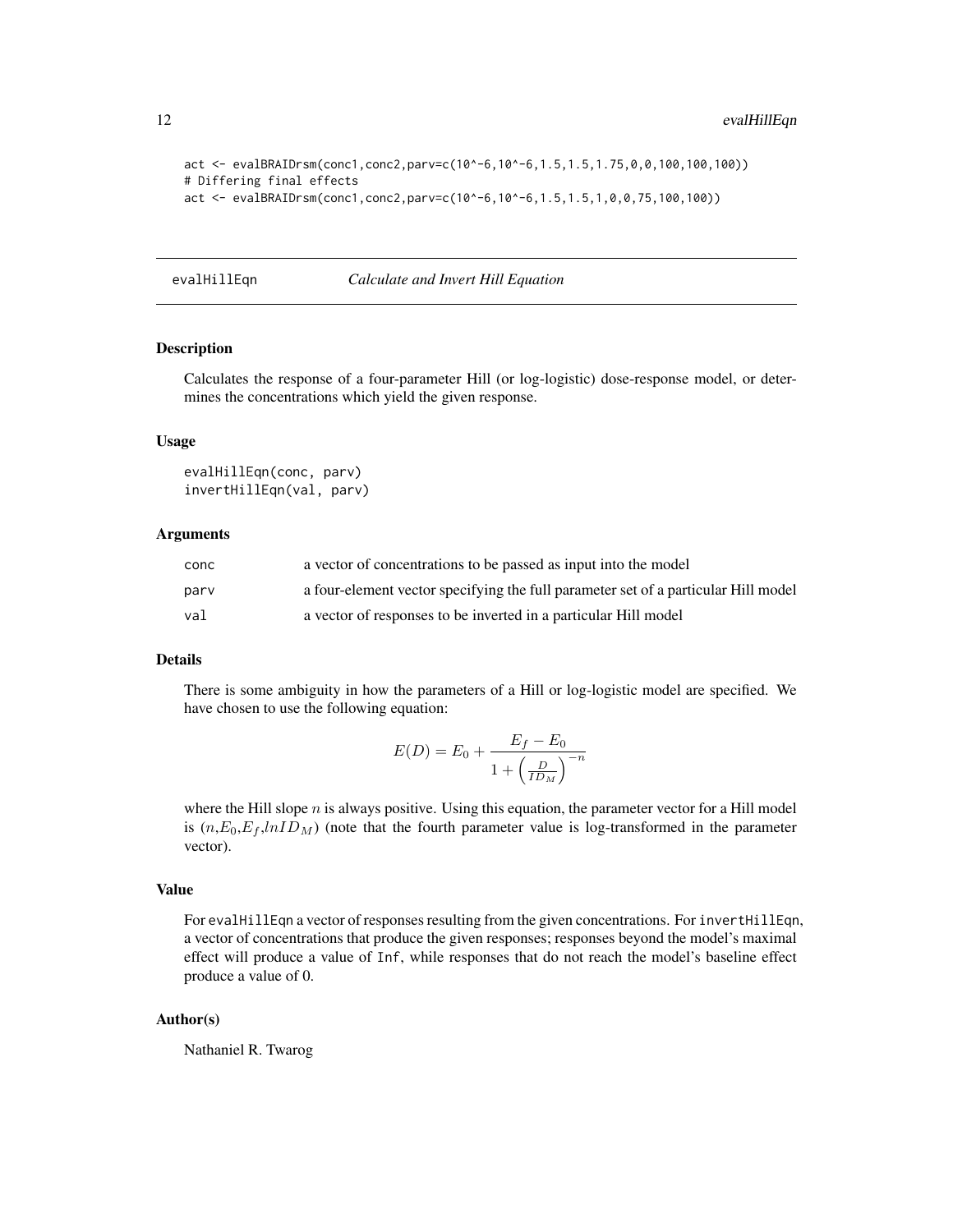# <span id="page-12-0"></span>findBestBRAID 13

# See Also

[findBestHill](#page-14-1), [hillConcCorrect](#page-19-1)

#### Examples

```
act <- evalHillEqn(exp(seq(log(10^-8),log(10^-5),length=100)),parv=c(2,0,100,log(10^-6)))
ec90 <- invertHillEqn(90,parv=c(2,0,100,log(10^-6)))
```
<span id="page-12-1"></span>findBestBRAID *Select Best Fitting BRAID Surface Model*

# Description

Fits several BRAID surface models to the given data, and selects the most parsimonious model using the Akaike information criterion.

# Usage

```
## Default S3 method:
findBestBRAID(model, data, defaults, startparv=NULL, llims=NULL,
ulims=NULL, itype=1, getCIs=TRUE, crossval=TRUE, ...)
## S3 method for class 'formula'
findBestBRAID(model, data, ...)
```

| model     | a two-column array containing concentrations of Drug 1 and Drug 2 in each<br>dose pair, or a symbolic formula (e.g. $act \sim conc1+conc2$ ) specifying which<br>variables are to be fit                                                                                                           |
|-----------|----------------------------------------------------------------------------------------------------------------------------------------------------------------------------------------------------------------------------------------------------------------------------------------------------|
| data      | if model is an array, a vector of measurements of response to the concentrations<br>of Drug 1 and Drug 2; if model is a formula, a data frame containing the columns<br>specified in formula                                                                                                       |
| defaults  | two-element vector specifying the default initial and maximal effects for the<br>response surface. These values will be used in several of the models that are<br>tried (see Details below).                                                                                                       |
| startparv | an optional parameter specifying starting parameter values for the optimization                                                                                                                                                                                                                    |
| llims     | a ten-element vector of lower limits on parameters being fit. Any parameters<br>that do not require a limit can have a value of NA. If NULL (the default), 11ims<br>is calculated from the starting values in startparv (or the values calculated for<br>startparv if startparv is not specified). |
| ulims     | a vector of upper limits on parameters being fit. Follows same behavior as<br>llims.                                                                                                                                                                                                               |
| itype     | an integer that specifies the type of interaction(s) that is assumed in the models.<br>The default is 1, which assumes that the interaction parameter $\kappa$ is varying. See<br>details below for other possible values.                                                                         |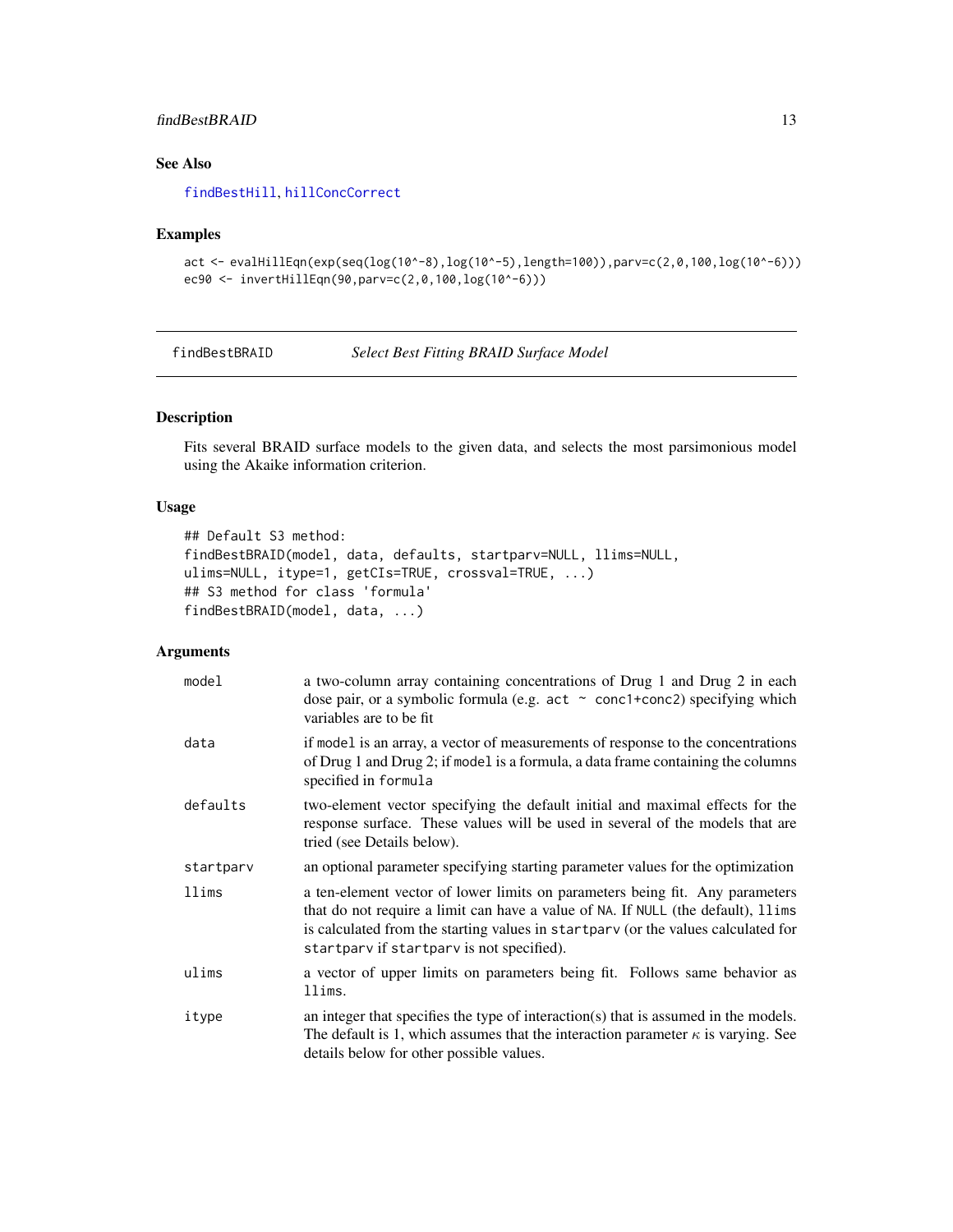| getCIs   | determines if confidence intervals will be calculated for all response surface<br>parameters being fit. Parameters are fit using a bootstrapping approach which<br>resamples residuals and refits the new data.                                                                                                                                                                                                                                                                      |
|----------|--------------------------------------------------------------------------------------------------------------------------------------------------------------------------------------------------------------------------------------------------------------------------------------------------------------------------------------------------------------------------------------------------------------------------------------------------------------------------------------|
| crossval | if TRUE, goodness of fit is determined by randomly assigning data points to four<br>blocks, and evaluating goodness of fit on each block by fitting the remaining<br>three. If FALSE, all data points are fit once, and goodness of fit is determined<br>using the residuals from that fit. It is advisable not to use cross-validation when<br>a relatively small number of data points are available, especially on the margins<br>(when drug A or drug B has concentration $0$ ). |
| $\cdots$ | Not used                                                                                                                                                                                                                                                                                                                                                                                                                                                                             |

#### Details

Because experiments do not reliably capture the full range of responses that a combination can produce, estimation of the initial and maximal effect parameters for a BRAID surface can be highly unstable. This function fits at least 10 distinct BRAID surface models to the given data, and selects the model which best balances simplicity with goodness of fit. For each interaction type (see below), the following 10 models are fit:

- The initial effect parameter  $E_0$  varies freely, and the two maximal effect parameters  $E_{f,A}$  and  $E_{f,B}$  vary freely independently of one another.
- The initial effect parameter  $E_0$  is fixed at the default value, and the two maximal effect parameters  $E_{f,A}$  and  $E_{f,B}$  vary freely independently of one another.
- The initial effect parameter  $E_0$  the maximal effect parameter  $E_{f,A}$  vary freely, and the maximal effect parameter  $E_{f,B}$  is fixed at the default value.
- The initial effect parameter  $E_0$  the maximal effect parameter  $E_{f,B}$  vary freely, and the maximal effect parameter  $E_{f,A}$  is fixed at the default value.
- The initial effect parameter  $E_0$  varies freely, and the two maximal effect parameters  $E_{f,A}$  and  $E_{f,B}$  are constrained to vary as a single parameter  $E_f$ .
- The initial effect parameter  $E_0$  varies freely, and the two maximal effect parameters  $E_{f,A}$  and  $E_{f,B}$  are fixed at the default value.
- The initial effect parameter  $E_0$  the two maximal effect parameter  $E_{f,B}$  are fixed at the default values, and the maximal effect parameter  $E_{f,A}$  varies freely.
- The initial effect parameter  $E_0$  the two maximal effect parameter  $E_{f,A}$  are fixed at the default values, and the maximal effect parameter  $E_{f,B}$  varies freely.
- The initial effect parameter  $E_0$  is fixed at the default value,, and the two maximal effect parameters  $E_{f,A}$  and  $E_{f,B}$  are constrained to vary as a single parameter  $E_f$ .
- The initial effect parameter  $E_0$  and the two maximal effect parameters  $E_{f,A}$  and  $E_{f,B}$  are all fixed at the default values.

In all models, the potencies of the two drugs (represented by  $ID_{M,A}$  and  $ID_{M,B}$ ) and the Hill slopes of both drugs (represented by  $n_a$  and  $n_b$ ) vary freely. Which of the interaction parameters  $\kappa$ and  $\delta$  varies depends on the parameter itype, as follows:

- itype = 1:  $\kappa$  varies freely in all models;  $\delta$  is fixed at 1 (10 models total).
- itype = 2:  $\delta$  varies freely in all models;  $\kappa$  is fixed at 0 (10 models total).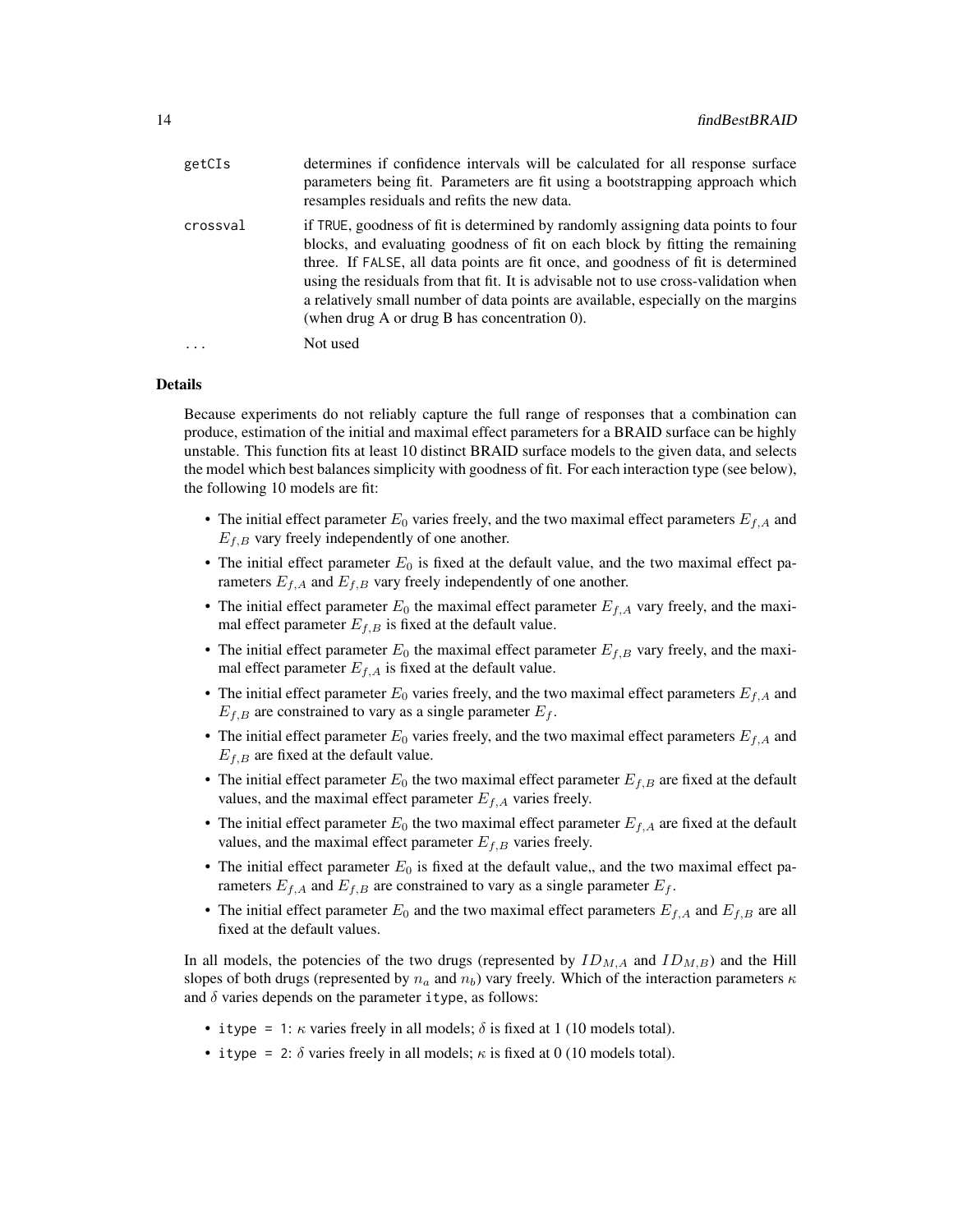#### <span id="page-14-0"></span>findBestHill 15

- itype = 3: Either  $\kappa$  or  $\delta$  (but not both) vary freely in all models (20 models total).
- itype = 4: Either  $\kappa$  or  $\delta$  or both vary freely in all models (30 models total).
- itype = 5:  $\kappa$  is fixed at 0 and  $\delta$  is fixed at 1 in all models (10 models total).

#### Value

An object of the class 'braidrm', with elements as described in [braidrm](#page-1-1).

#### Author(s)

Nathaniel R. Twarog

#### See Also

[braidrm](#page-1-1), [getBRAIDbootstrap](#page-16-1), [runBRAIDanalysis](#page-21-1)

#### Examples

```
data(es8olatmz)
## Not run: summary(findBestBRAID(cbind(es8olatmz$conc1,es8olatmz$conc2),
es8olatmz$act,defaults=c(0,-2.7)))
## End(Not run)
## Not run: summary(findBestBRAID(act~conc1+conc2,es8olatmz,defaults=c(0,-2.7),itype=2))
summary(findBestBRAID(act~conc1+conc2,es8olatmz,defaults=c(0,-4),getCIs=FALSE))
```
<span id="page-14-1"></span>findBestHill *Fit Hill Model with Model Selection*

#### Description

Fits the given concentration and response data with several Hill (or log-likelihood) models, and selects the model that best balances simplicity and accuracy according to the Akaike Information Criterion.

#### Usage

```
## Default S3 method:
findBestHill(model,data,defaults,startparv=NULL,llims=NULL,ulims=NULL,...)
## S3 method for class 'formula'
findBestHill(model,data,...)
```

| model | a vector of concentrations, or a symbolic formula (e.g. act $\sim$ conc) specifying<br>which variables are to be fit                                                                   |
|-------|----------------------------------------------------------------------------------------------------------------------------------------------------------------------------------------|
| data  | if model is a vector, a vector of measurements of response to the concentrations<br>set down in conc; if model is formula, a data frame containing the columns<br>specified in formula |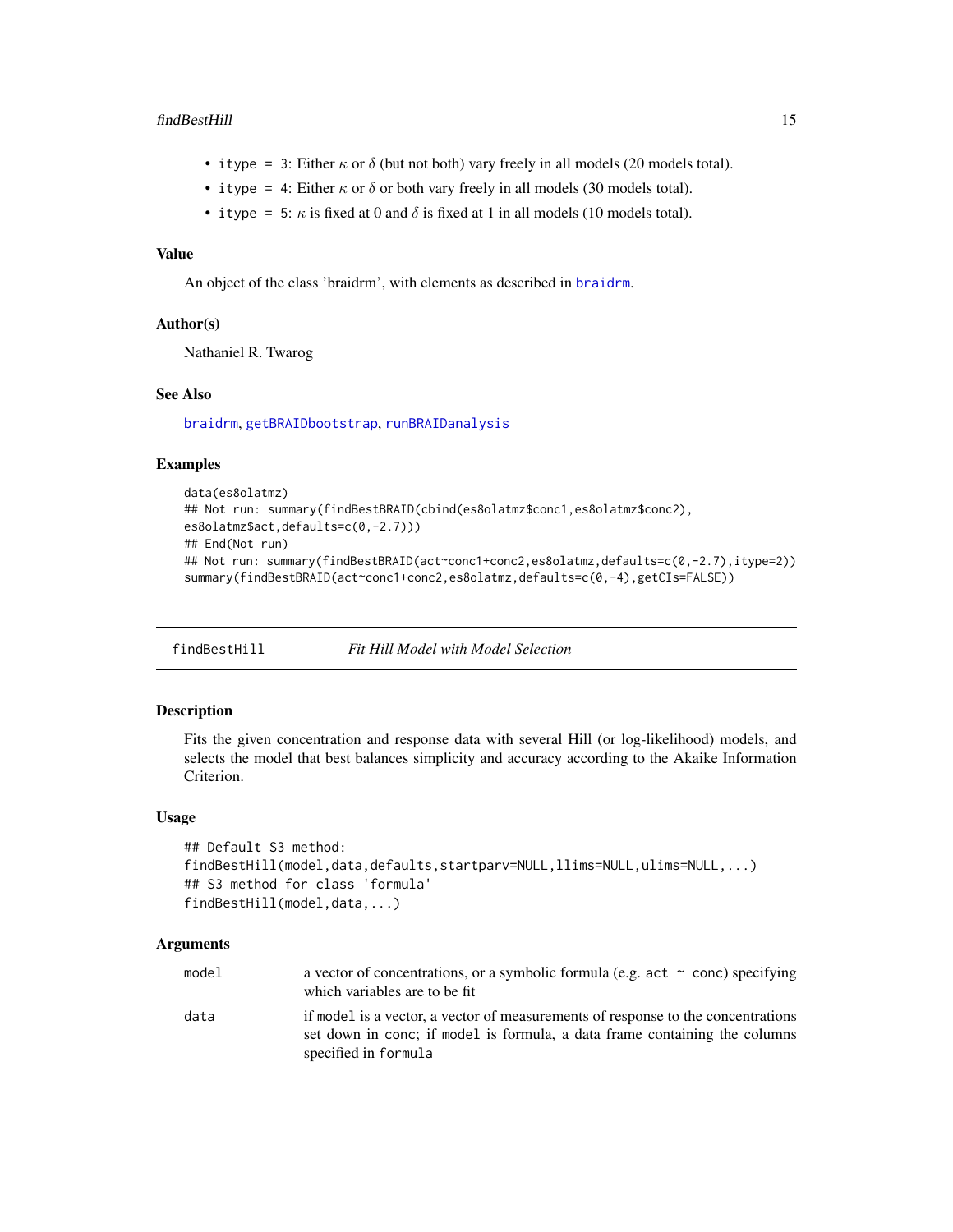<span id="page-15-0"></span>

| defaults  | two-element vector specifying the default initial and maximal effects for the<br>Hill model. These values will be used in several of the models that are tried (see<br>Details below).                                                                                                               |
|-----------|------------------------------------------------------------------------------------------------------------------------------------------------------------------------------------------------------------------------------------------------------------------------------------------------------|
| startparv | an optional parameter specifying starting parameter values for the optimization.<br>Any parameters that do not have a starting value can have a value of NA (and<br>will be estimated from the concentrations and responses.                                                                         |
| llims     | a four-element vector of lower limits on parameters being fit. Any parameters<br>that do not require a limit can have a value of NA. If NULL (the default), 11 ims<br>is calculated from the starting values in startpary (or the values calculated for<br>startpary if startpary is not specified). |
| ulims     | a vector of upper limits on parameters being fit. Follows same behavior as<br>llims.                                                                                                                                                                                                                 |
|           | Not used                                                                                                                                                                                                                                                                                             |

# Details

As many dose response experiments fail to capture the full sigmoidal behavior of a compound, estimation of the initial and maximal effect parameters for a four-parameter Hill equation (see [evalHillEqn](#page-11-1) for a description of the equation used in this package) can be quite unstable. To avoid estimation of wildly divergent parameters and overfitting, this function fits a four-parameter Hill equation to the given data four times, with the initial and maximal effect parameters either varying freely or fixed to the provided default values. The most parsimonious model is selected from the four fits according to the Akaike Information Criterion. The model also fits a constant flat function to the data; though this fifth "model" is not included in the model selection, it is included in the output for reference, as a check that the given data shows any signal at all.

#### Value

A list describing the results of the model fits, with the following components:

| conc        | The vector of concentrations used in the fit.                                                                                                     |
|-------------|---------------------------------------------------------------------------------------------------------------------------------------------------|
| act         | The vector of responses used in the fit                                                                                                           |
| bestModIdx  | The index of the model among those fit which yielded the most paraimonious fit                                                                    |
| bestModName | The name of the best-fit model. The names of the models are                                                                                       |
|             | 1. "m2p": A model in which both the initial and maximal effect parameters<br>are fixed to the default values                                      |
|             | 2. "m3puc": A model in which the initial effect parameter varies freely                                                                           |
|             | 3. "m3plc": A model in which the maximal effect parameter varies freely                                                                           |
|             | 4. "m4p": A model in which both the initial and maximal effect parameters<br>vary freely                                                          |
|             | The fifth "model", a constant linear fit, is named "Lin", but will not be selected<br>by the model selection.                                     |
| mlims       | A matrix of upper and lower limits applied to the four Hill parameters in the fit                                                                 |
| allfits     | A list of the five fits (including the trivial linear fit) applied to the data. Each fit<br>is described by a list with the following components: |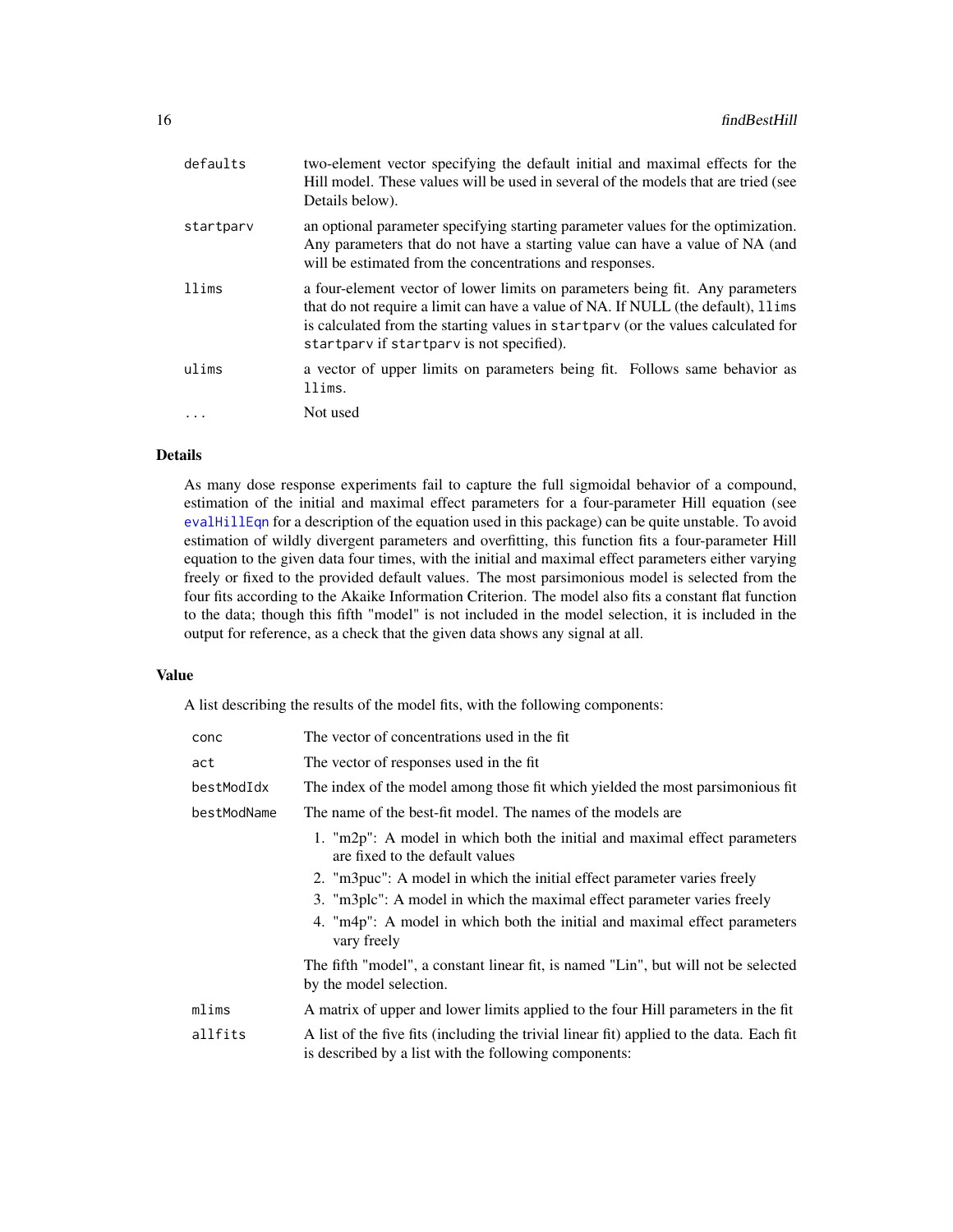- <span id="page-16-0"></span>• coefficients: The full four-element parameter vector describing the best-fit Hill equation in this model (or the single parameter for the constant linear fit)
- parv: The vector of best-fit values for only those parameters which varied freely in the model
- pinds: A vector of parameter indices indicating which of the four Hill parameters varied in this model
- AIC: The Akaike Information Criterion value for this model

# Author(s)

Nathaniel R. Twarog

# See Also

[evalHillEqn](#page-11-1), [getHillBootstrap](#page-17-1), [runBRAIDanalysis](#page-21-1)

#### Examples

```
data(es8olatmz)
drv <- es8olatmz$compound2=="DMSO"
hfit <- findBestHill(es8olatmz$conc1[drv],es8olatmz$act[drv],defaults=c(0,-2.7))
coef(hfit$allfits[[hfit$bestModIdx]])
hfit <- findBestHill(act~conc1,es8olatmz[drv,],defaults=c(0,-4))
coef(hfit$allfits[[hfit$bestModIdx]])
```
<span id="page-16-1"></span>getBRAIDbootstrap *Bootstrap BRAID Parameter Confidence Intervals*

#### Description

Estimate bootstrapped confidence intervals of a BRAID surface fit's parameters, by sampling residuals and refitting.

#### Usage

```
getBRAIDbootstrap(bfit, ciLevs = c(0.025, 0.975),numBoot=NULL)
```

| bfit    | a BRAID surface fit of class 'braidrm'                                                                                                                                                 |
|---------|----------------------------------------------------------------------------------------------------------------------------------------------------------------------------------------|
| ciLevs  | a two-element vector specifying the lower and upper percentiles of the desired<br>confidence interval. The default value of $c(0.025, 0.975)$ results in a 95%<br>confidence interval. |
| numBoot | the number of bootstrapped coefficients to be calculated. If NULL (the default),<br>number of bootstrapped coefficients is determined from the width of the interval.                  |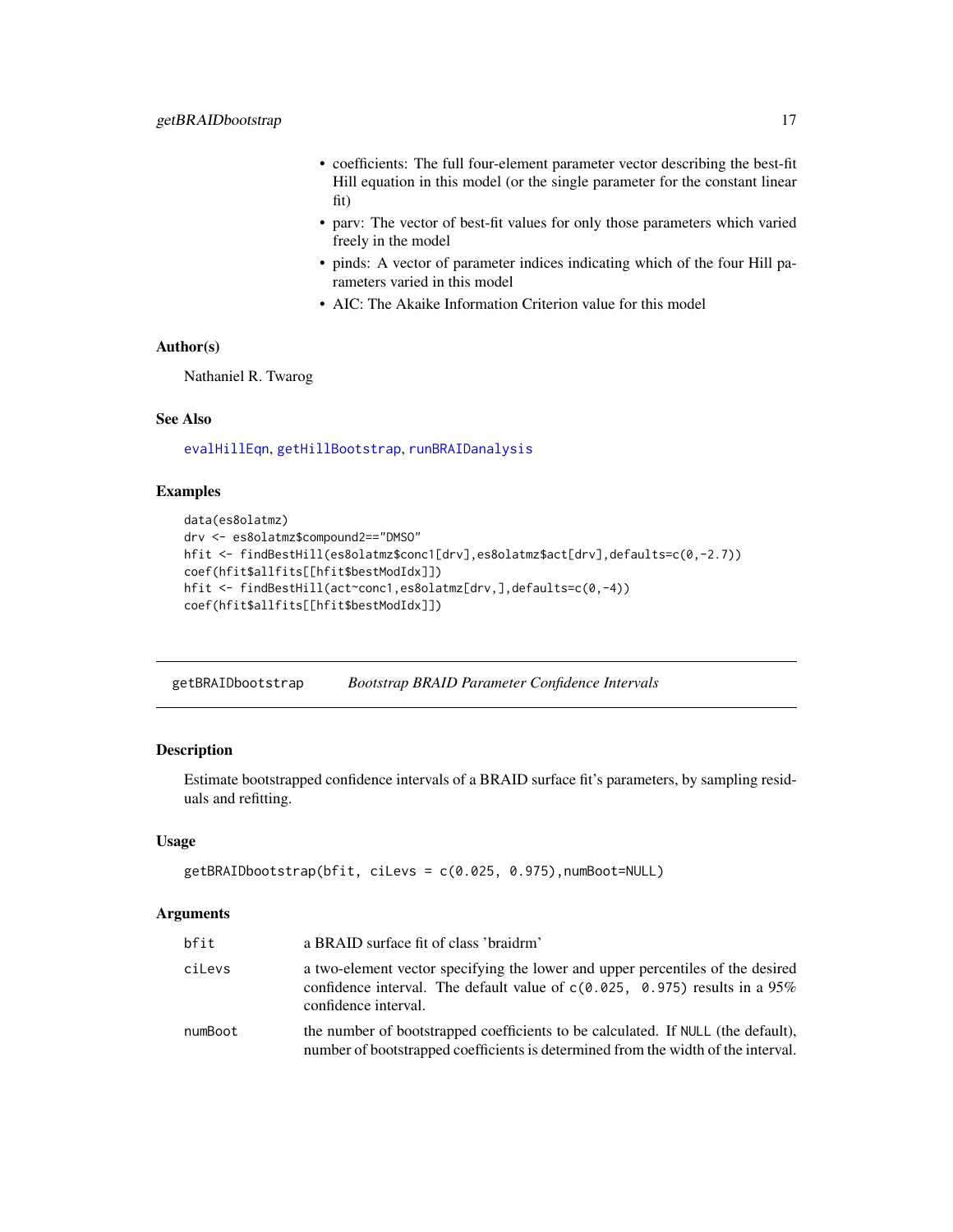#### <span id="page-17-0"></span>Details

This function constructs bootstrapped confidence intervals for objects of class braidrm. If the input already has bootstrapped confidence intervals (or has tried and failed to generate them), this function will throw a warning and return the input model.

# Value

An object of class braidrm, with the new elements:

| ciPass | TRUE if a sufficient proportion of bootstrapping trials successfully converged,<br>FALSE otherwise                                                              |
|--------|-----------------------------------------------------------------------------------------------------------------------------------------------------------------|
| ciLevs | Two-element vector specifying the lower and upper percentiles of the desired<br>confidence interval. Defaults to 0.025 and 0.975 for a 95% confidence interval. |
| ciVec  | Assuming 'ciPass' is true, a vector containing the lower and upper bounds on<br>the confidence intervals of all free parameters                                 |
| bCoefs | Array containing the best-fit parameter values from all bootstrapping trials. Use-<br>ful for calculating confidence intervals on other values.                 |

#### Author(s)

Nathaniel R. Twarog

#### See Also

[braidrm](#page-1-1), [calcBRAIDconfint](#page-6-1)

#### Examples

data(es8olatmz)

```
brd <- braidrm(act~conc1+conc2,es8olatmz,getCIs=FALSE,fixed=c(NA,NA,NA,NA,1,NA,NA,-4,-4,-4))
summary(getBRAIDbootstrap(brd))
## Not run: summary(getBRAIDbootstrap(brd,ciLevs=c(0.05,0.95)))
```
<span id="page-17-1"></span>getHillBootstrap *Bootstrap Hill Equation Parameter Confidence Intervals*

#### Description

Uses sampling residuals with replacement to bootstrap a distribution of Hill equation parameters for the construction of confidence intervals on those parameters.

# Usage

```
getHillBootstrap(hfitl, ciLevs = c(0.025,0.975), mi = NULL)
```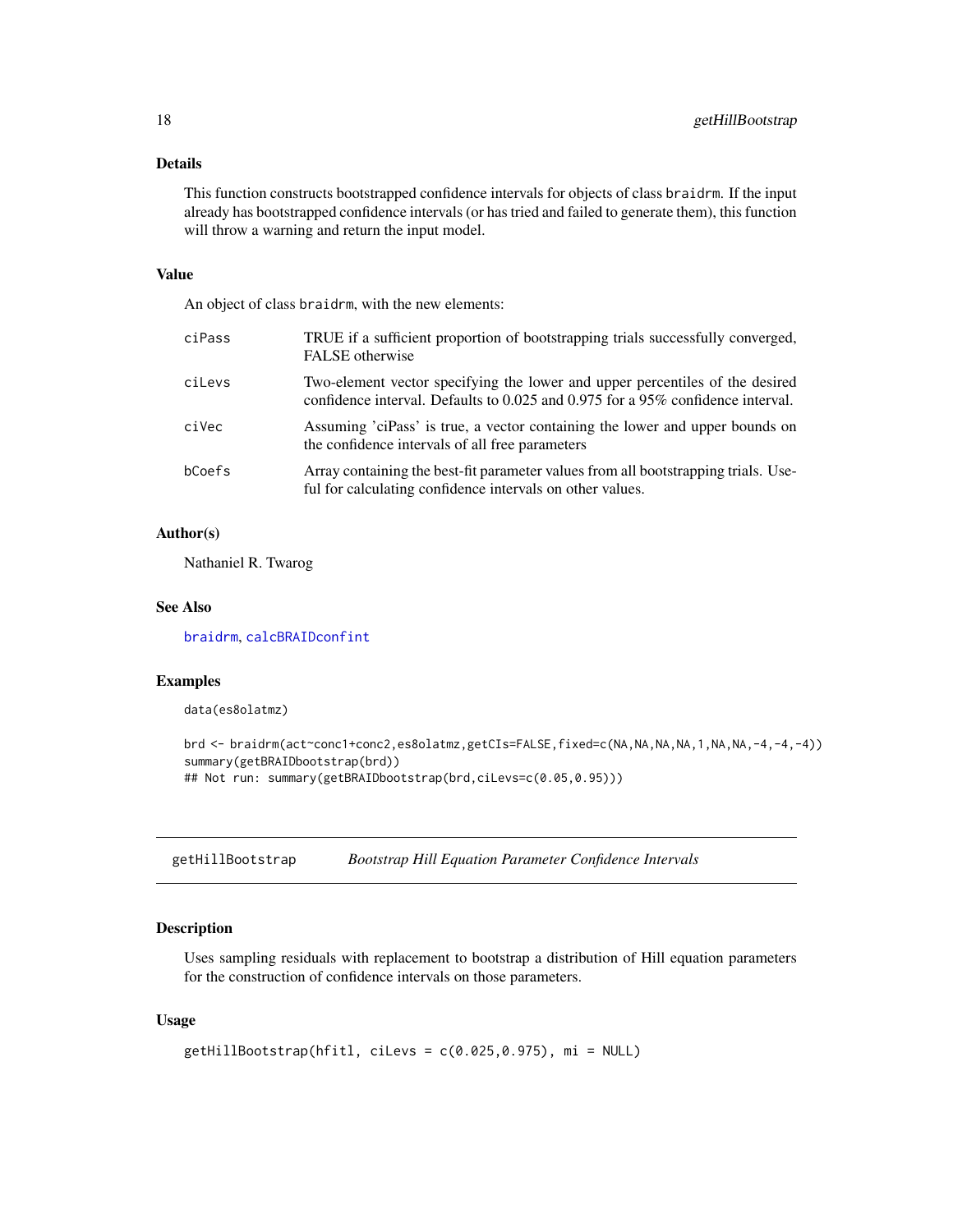# <span id="page-18-0"></span>getHillBootstrap 19

# Arguments

| hfitl  | a list of Hill equation model fits produced by find Best Hill                                                                                                                       |
|--------|-------------------------------------------------------------------------------------------------------------------------------------------------------------------------------------|
| ciLevs | a two-element vector specifying the lower and upper percentiles of the desired<br>confidence intervals. Default is $c(0.025, 0.975)$ , which yields a 95% confi-<br>dence interval. |
| mi     | index of the desired model to bootstrap and construct confidence intervals on. If<br>NULL (the default), the value of bestModIdx in hfitl will be used.                             |

# Value

A list of the same form as produced by [findBestHill](#page-14-1), with the following additional components:

| ciPass | TRUE if at least 50% of bootstrapping trials result in a converged fit                                 |
|--------|--------------------------------------------------------------------------------------------------------|
| ciLevs | Equal to the input parameter cillevs                                                                   |
| ciMInd | Index of the model used to construct the bootstrapped confidence interval                              |
| ciVec  | Vector of lower and upper bounds of confidence intervals on all freely varying<br>parameters, in order |
| bCoefs | Four column array containing complete Hill equation parameters for all resam-<br>pled fits             |

# Author(s)

Nathaniel R. Twarog

# See Also

[findBestHill](#page-14-1), [evalHillEqn](#page-11-1)

# Examples

```
data(es8olatmz)
drv <- es8olatmz$compound2=="DMSO"
hfit <- findBestHill(act~conc1,es8olatmz[drv,],defaults=c(0,-2.7))
hfit1 <- getHillBootstrap(hfit)
# Setting 'mi' to 4 constructs a confidence interval on the four-
# parameter Hill model, overriding the 'best' model index
hfit2 <- getHillBootstrap(hfit,ciLevs=c(0.05,0.95),mi=4)
```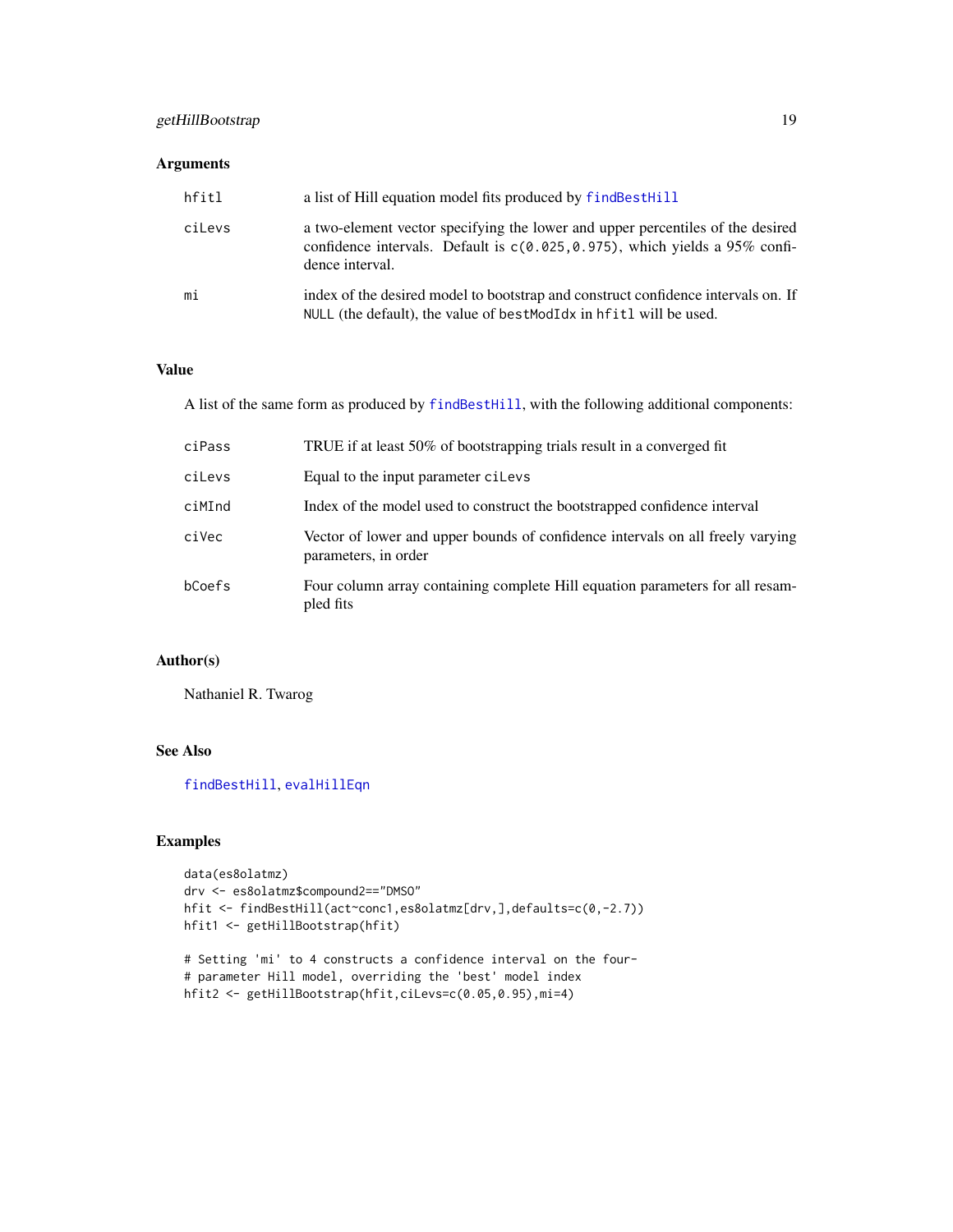<span id="page-19-1"></span><span id="page-19-0"></span>

#### Description

Estimates actual underlying concentrations leading to a given set of response measurements based on the assumption that actual concentrations are log-normally distributed around target concentrations, response errors are normally distributed, and the actual underlying relationship between concentration and response is represented by the given Hill dose-response model.

#### Usage

```
hillConcCorrect(conc, act, parv, sigr = 1)
```
#### Arguments

| conc | a vector of expected or target concentrations, around which actual concentra-<br>tions are assumed to be log-normally distributed                                     |
|------|-----------------------------------------------------------------------------------------------------------------------------------------------------------------------|
| act  | a vector of response values                                                                                                                                           |
| parv | a four-parameter vector specifying a Hill model as described in evalHillEqn<br>which is assumed to be the actual relationship between concentration and re-<br>sponse |
| sigr | the estimated ratio of the noises in response- and log (base10) concentration-<br>space                                                                               |

#### Details

Suppose that  $\hat{c}$  is a given target concentration, and c is the actual concentration in given well, plate, or condition. Suppose also that  $y$  is the actual response that would result from the concentration in the given Hill dose-response model, and  $\hat{y}$  is the measured response value. This function assumes that

$$
\hat{y} \sim N(y, \sigma)
$$

$$
\log_{10} c \sim N(\log_{10} \hat{c}, \frac{\sigma}{r})
$$

for some  $\sigma$ , where N is a normal distribution, and r is the ratio specified by the parameter sigr. Based on these assumptions, the function uses Bayes' rule to calculate the maximum likelihood estimate of c for every given value of  $\hat{c}$  and  $\hat{y}$ .

#### Value

A vector of concentrations representing the maximum likelihood estimates of the actual concentrations which produced the given responses.

#### Author(s)

Nathaniel R. Twarog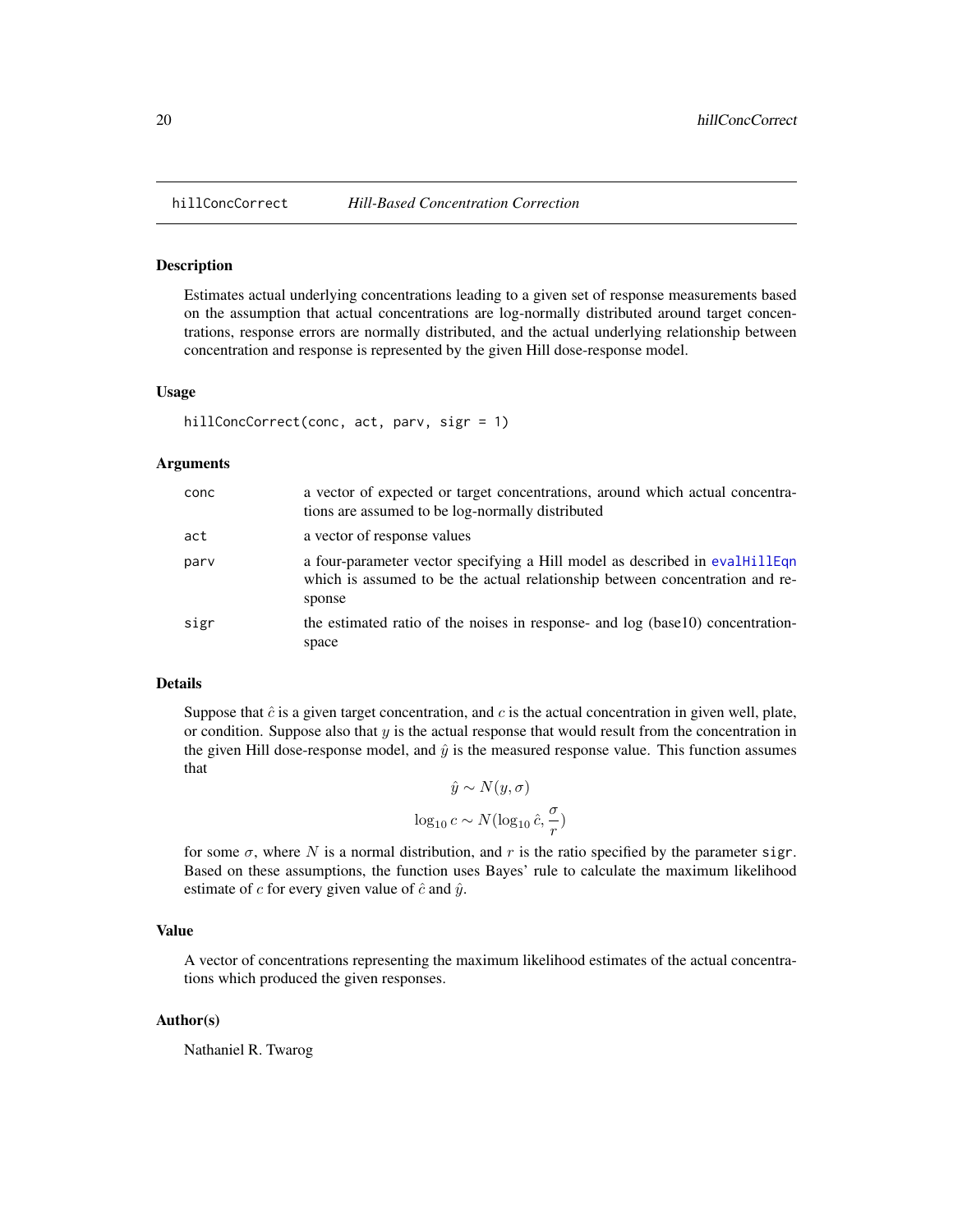# <span id="page-20-0"></span>invertBRAIDrsm 21

# See Also

[evalHillEqn](#page-11-1), [runBRAIDanalysis](#page-21-1)

#### Examples

```
data(es8olatmz)
drv <- es8olatmz$compound2=="DMSO"
hfit <- findBestHill(act~conc1,es8olatmz[drv,],defaults=c(0,-2.7))
drvpos <- drv & es8olatmz$conc1>0
cconc <- hillConcCorrect(es8olatmz$conc1[drvpos],es8olatmz$act[drvpos],
coef(hfit$allfits[[hfit$bestModIdx]]),sigr=1)
```
<span id="page-20-1"></span>invertBRAIDrsm *Invert BRAID Response Function*

#### Description

Determines which drug concentrations, when paired with the given input concentrations, produce the given response values. Useful for estimating potentiation of one compound by presence of the other.

#### Usage

```
invertBRAIDrsm(val, DA=NULL, DB=NULL, parv)
```
#### Arguments

| val  | Effect value or values to be inverted. If a single value, it will be repeated for all<br>values of DA or DB which are input.                                       |
|------|--------------------------------------------------------------------------------------------------------------------------------------------------------------------|
| DA   | Concentrations of drug A to be inverted. If NULL (the default), the concentra-<br>tions in DB will be inverted and the concentrations of drug A will be estimated. |
| DB   | Concentrations of drug B to be inverted. If NULL (the default), the concentra-<br>tions in DA will be inverted and the concentrations of drug B will be estimated. |
| parv | 10-element vector specifying the full set of parameters for the BRAID surface                                                                                      |

#### Value

A vector of concentrations which, when paired with the given concentrations, produce the given values. If DA is NULL, the vector contains the concentrations of drug A corresponding to the concentrations of drug B given in DB. If concB is null, the vector contains the concentrations of drug B corresponding to the concentrations of drug A give in DA. Exactly one of these two inputs must be NULL.

# Author(s)

Nathaniel R. Twarog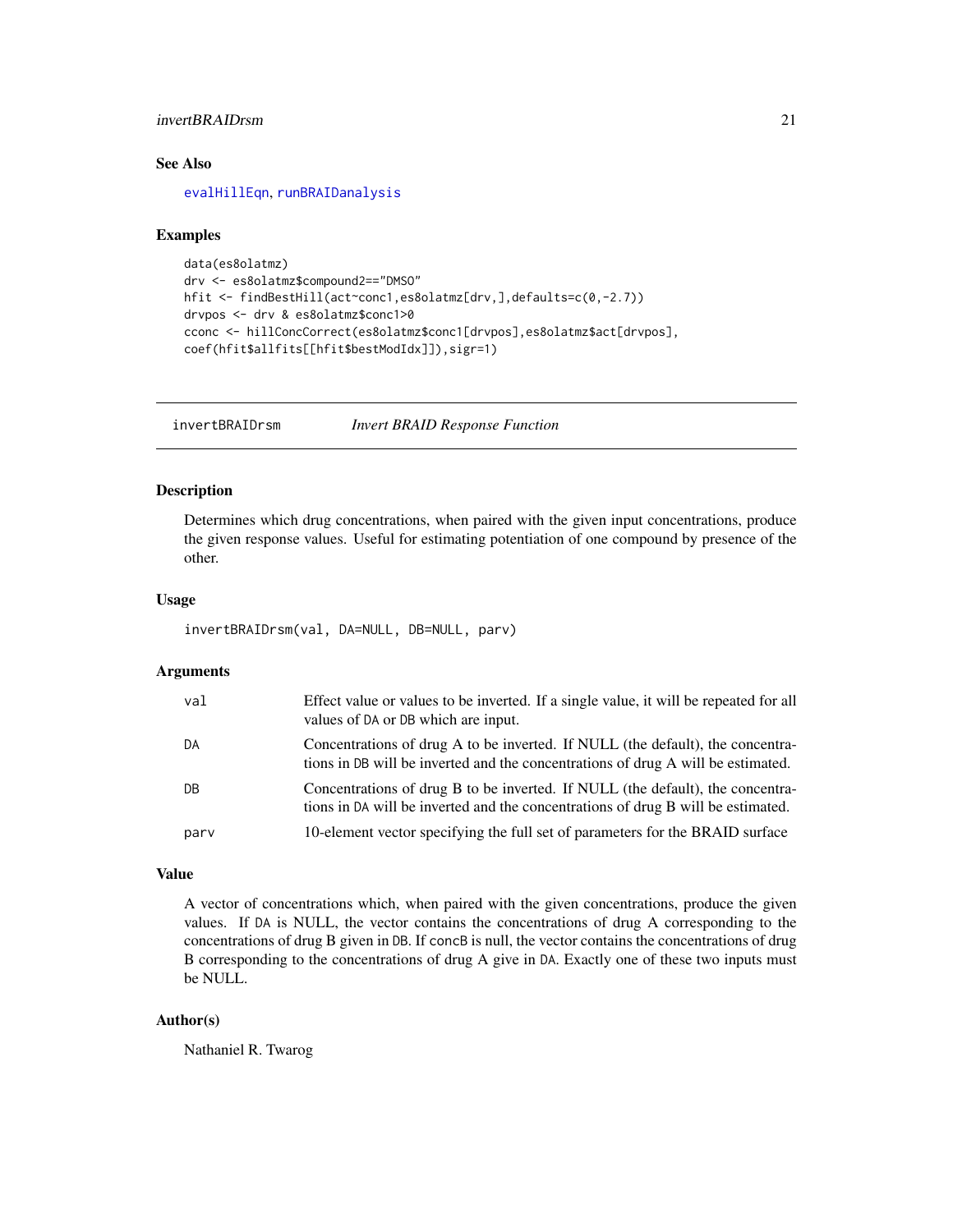# See Also

[braidrm](#page-1-1), [evalBRAIDrsm](#page-9-1)

#### Examples

```
level <- 90
doses <- c(0,10^-8,10^-7,10^-6)
ec90A <- invertBRAIDrsm(level,DB=doses,parv=c(10^-6,10^-6,1.5,1.5,1,1.8,0,100,100,100))
```
<span id="page-21-1"></span>runBRAIDanalysis *Run Full BRAID Analysis*

#### Description

Performs a complete analysis of combined action data using the BRAID model. The behaviors of both drugs alone (if such doses are included) are fit using a Hill equation; if desired, the resulting Hill equation fits can be used to correct uncertain or noisy input concentrations for use in combination analysis. All measurements of the two drugs (in isolation or in combination) are then fit using the BRAID equation.

# Usage

```
runBRAIDanalysis(data, defaults, llims = NULL, ulims = NULL, itype = 1,
compounds = NULL, corrconc = FALSE, corrsigr = 1)
```

| data      | a data frame containing all measurements to be fit. Must conatin columns named<br>"conc1", "conc2", and "act"; other columns may be required (see Details below). |
|-----------|-------------------------------------------------------------------------------------------------------------------------------------------------------------------|
| defaults  | a two-element vector containing default values for the initial and maximal ef-<br>fects of the combination; used by findBestBRAID to select best BRAID model      |
| llims     | a ten-element vector of lower limits on parameters being fit. Any parameters<br>that do not require a limit can have a value of NA.                               |
| ulims     | a vector of upper limits on parameters being fit. Follows same behavior as<br>llims.                                                                              |
| itype     | an integer that specifies the type of interaction(s) that is assumed in the models.<br>Used by findBestBRAID                                                      |
| compounds | an optional parameter specifying which compounds are to be fit; this requires<br>that compounds be identified in the input data frame data.                       |
| corrconc  | boolean specifying whether input concentrations will be corrected according to<br>individual dose response using hillConcCorrect                                  |
| corrsigr  | the ratio of noise in measurement to noise the base-10 logarithm of concentra-<br>tion; used by hillConcCorrect if correone is TRUE                               |

<span id="page-21-0"></span>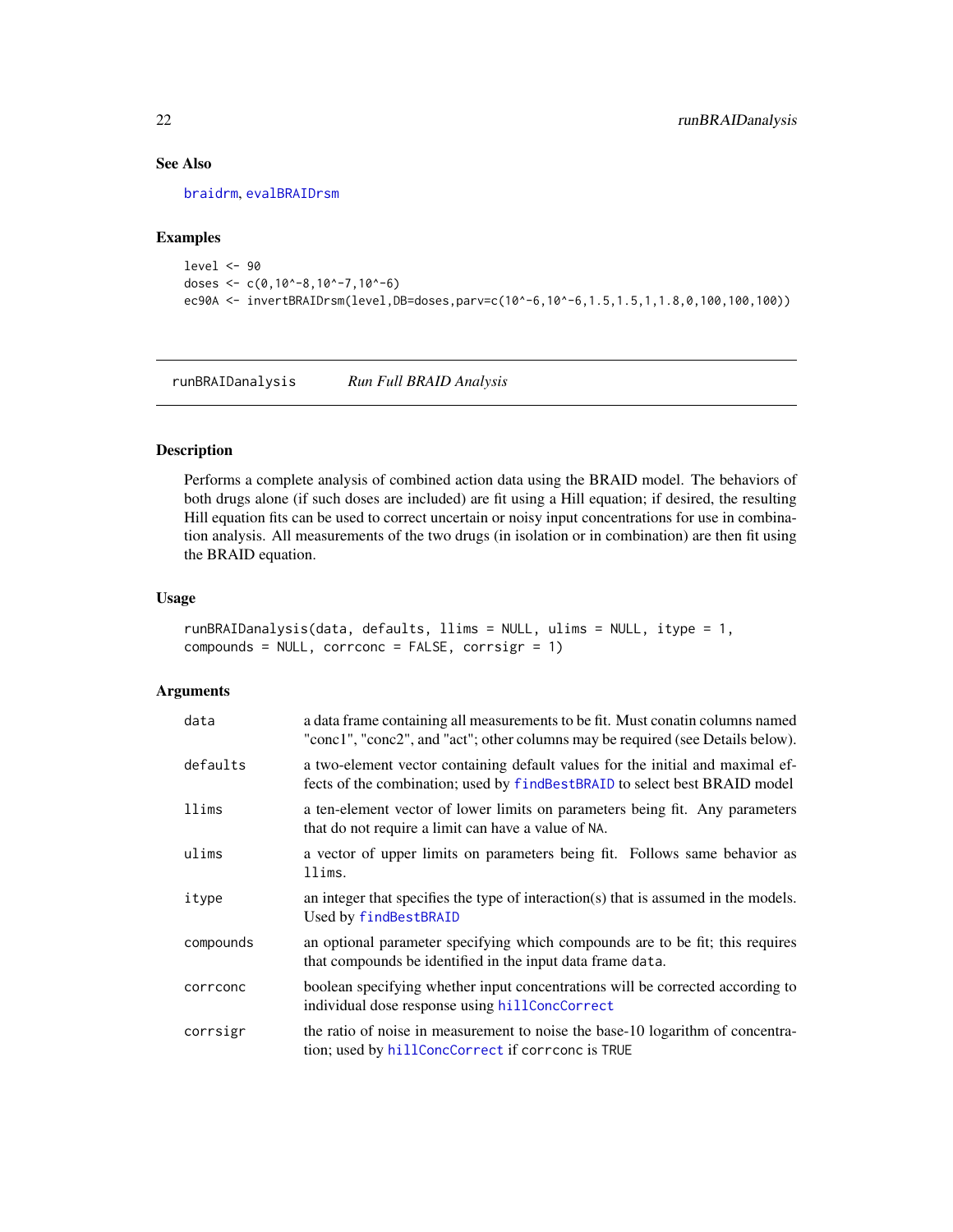#### <span id="page-22-0"></span>Details

This convenience function is intended as a blueprint for a complete BRAID model analysis. Though users of this package can develop their own approaches to applying the BRAID model to combined action data (indeed we encourage it), this function encapsulates our overall strategy for fitting the BRAID equation. The input parameter data must contain all measurements to be fit, with the columns "conc1", "conc2", and "act" containing the corresponding inputs and outputs. If no other columns required (based on the values of other parameters), "conc1" is assumed to describe the concentration of drug A, and "conc2" the concentration of drug B, with values of 0 for "conc1" or "conc2" corresponding to conditions with Drug B or Drug A alone, respectively.

If data contains measurements from multiple combinations, the identity of the compounds to be analyzed must be specified in the parameter compounds. Further, the input data frame data must contain columns named "compound1" and "compound2" that specify which two compounds were used in each measurement. Measurements will be used in which "compound1" is equal to the first element of compounds or "conc1" is equal to 0, and in which "compound2" is equal to the second element of compounds or "conc2 is equal to 0. Note that this means measurements in which "conc1" and "conc2" are both equal to 0 will be used in any analysis.

For concentrations to be corrected in the combination analysis, there must be a correspondence between concentrations of each drug alone and concentrations used in combination; in our implementation, this is assumed to be the result of a shared drugging plate, such that measurements corresponding to the same well are given the same actual concentration of drug. As a result, if corrconc is set to TRUE, each measurement must be associated with a well specified in a column named "well".

#### Value

A list with the following componenents:

| concs    | A two-column array containing the concentrations of the first and second drugs<br>used in the analysis. This will only inlcude measurements from the input frame                     |
|----------|--------------------------------------------------------------------------------------------------------------------------------------------------------------------------------------|
|          | data that contained drug A alone, drug B alone, or drug A and B in combina-                                                                                                          |
|          | tion. Even if correone is TRUE, this array will contain the original, uncorrected                                                                                                    |
|          | concentrations. To access the corrected concentrations, use the conc1 and conc2<br>elements of the component braidFit (described below).                                             |
| act      | The measured response values corresponding to the concentration pairs in concs.                                                                                                      |
| corrconc | The value of the input parameter correone.                                                                                                                                           |
| corrsigr | The value of the input parameter corrsigr.                                                                                                                                           |
| braidFit | The best BRAID model fit as determined by findBestBRAID.                                                                                                                             |
| hfit1    | A set of Hill model fits to the behavior of drug A in isolation, as output by<br>find Besthill. If no data points for drug A in isolation are included, this com-<br>ponent is NULL. |
| hfit2    | A set of Hill model fits to the behavior of drug B in isolation, as output by<br>findBestHill. If no data points for drug B in isolation are included, this com-<br>ponent is NULL.  |

#### Author(s)

Nathaniel R. Twarog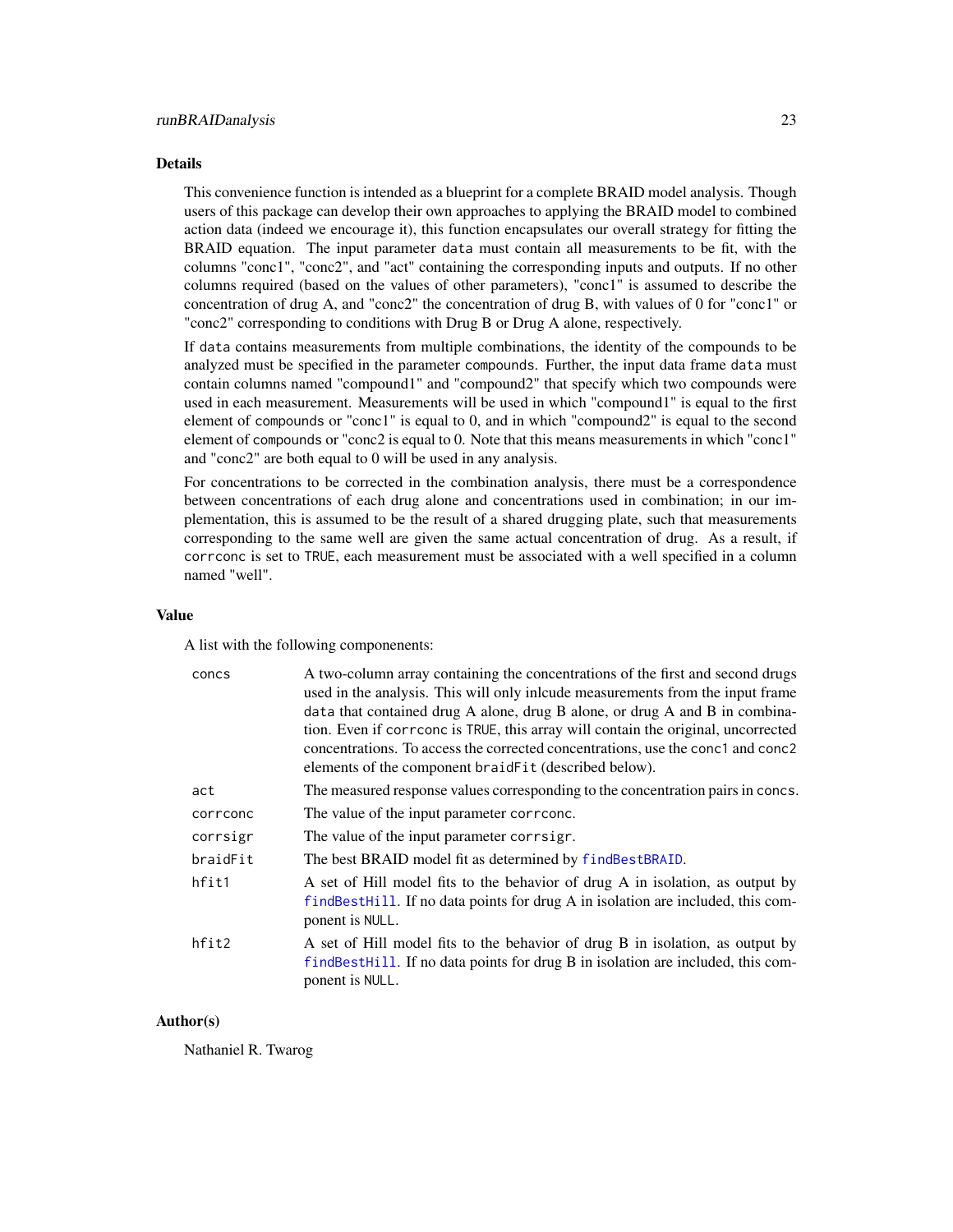# <span id="page-23-0"></span>See Also

[braidrm](#page-1-1), [findBestBRAID](#page-12-1), [findBestHill](#page-14-1), [hillConcCorrect](#page-19-1)

# Examples

```
data(es8olatmz)
# Note that 'es8olatmz' contains all necessary column names, including
# 'conc1','conc2','act','compound1','compound2', and, for concentration
# correction, 'well'
## Not run: brdAnalysis <- runBRAIDanalysis(es8olatmz,defaults=c(0,-2.7),corrconc=TRUE)
brdAnalysis <- runBRAIDanalysis(es8olatmz,defaults=c(0,-4))
summary(brdAnalysis$braidFit)
```